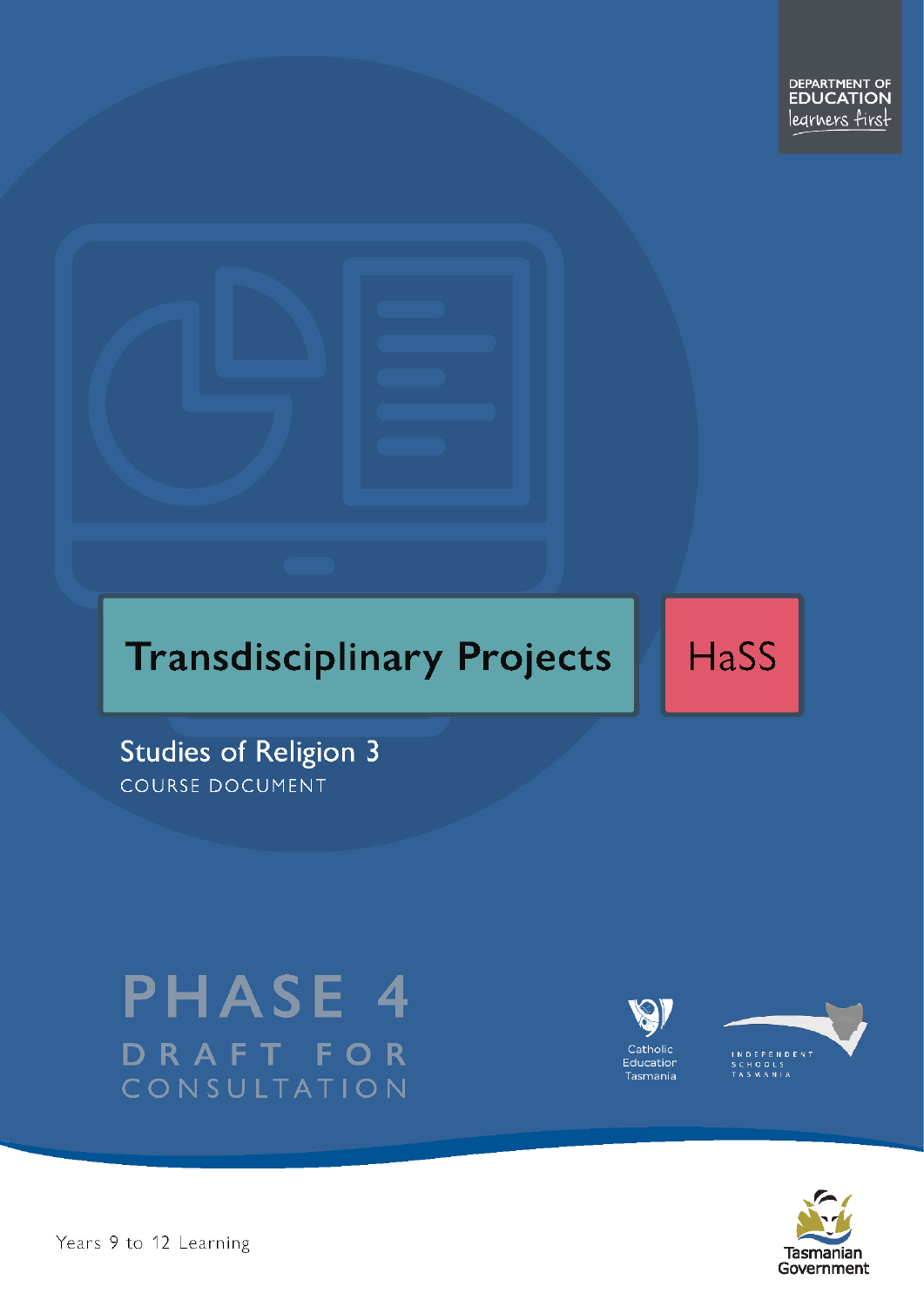# Table of Contents

Phase 4 Consultation Draft Published: August 2021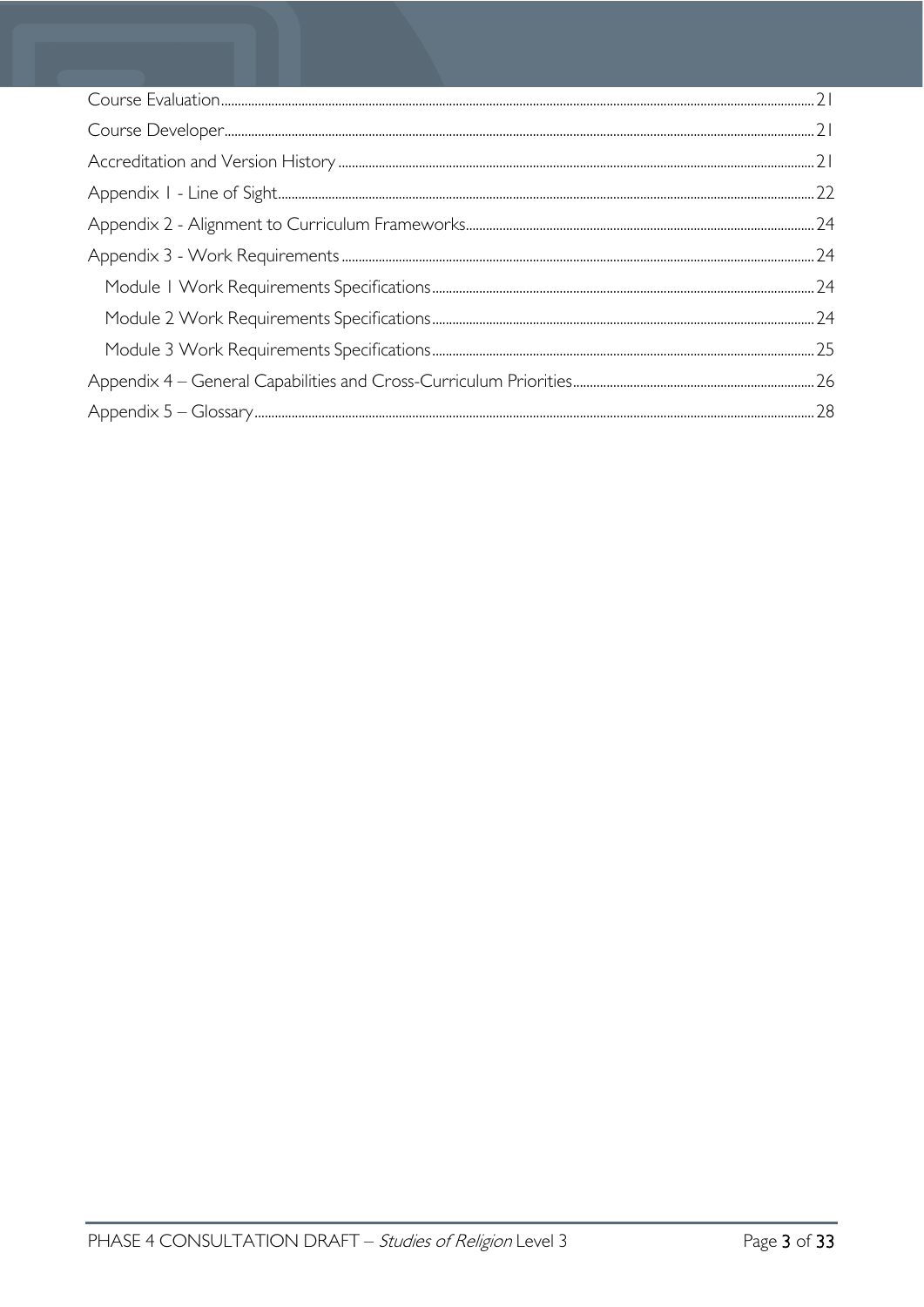# <span id="page-3-0"></span>Studies of Religion, 150 hours – Level 3

This course is the proposed Level 3 component of the proposed Studies of Religion suite.

# <span id="page-3-1"></span>Focus Area – Transdisciplinary Projects

Courses aligned to the Years 9 to 12 Curriculum [Framework](https://publicdocumentcentre.education.tas.gov.au/library/Shared%20Documents/Education%209-12%20Frameworks%20A3%20WEB%20POSTER.pdf) belong to one of the five focus areas of Discipline-based Study, Transdisciplinary Projects, Professional Studies, Work-based Learning and Personal Futures.

Studies of Religion Level 3 is a Transdisciplinary Project course.

Transdisciplinary Projects courses require students to integrate, transfer and reflect on their prior knowledge, skills, attitudes and values in transdisciplinary ways. Students will engage critically and creatively to integrate the learning and ways of working from multiple disciplines. Students will produce outcomes that are only possible through the intersection between disciplines. Students will share the outcomes of Transdisciplinary Projects as appropriate to their methodology, and their exhibition of work will form a major element of their assessment. Students will reflect upon their learning by evaluating their project outputs, the effectiveness of their methodology and the implications of their work on the pre-existing body of knowledge.

Transdisciplinary projects courses have three key features that guide teaching and learning:

- engage and ideate
- connect and apply
- exhibit and reflect.



Figure 1: Transdisciplinary Project Cycle of Learning (adapted from OECD Learning Compass 2030)

In this course learners will consider and apply approaches and perspectives from a variety of disciplines such as theology, sociology, history, philosophy and comparative religions. They will connect these disciplinary approaches and prior learning to engage critically with ethical investigations of religion in the modern world and in Australia in particular. Projects in Module 1 and Module 2 will develop their thinking, reflection and ideation skills towards the standard that will be exhibited through the culminating Depth Study project in Module 3.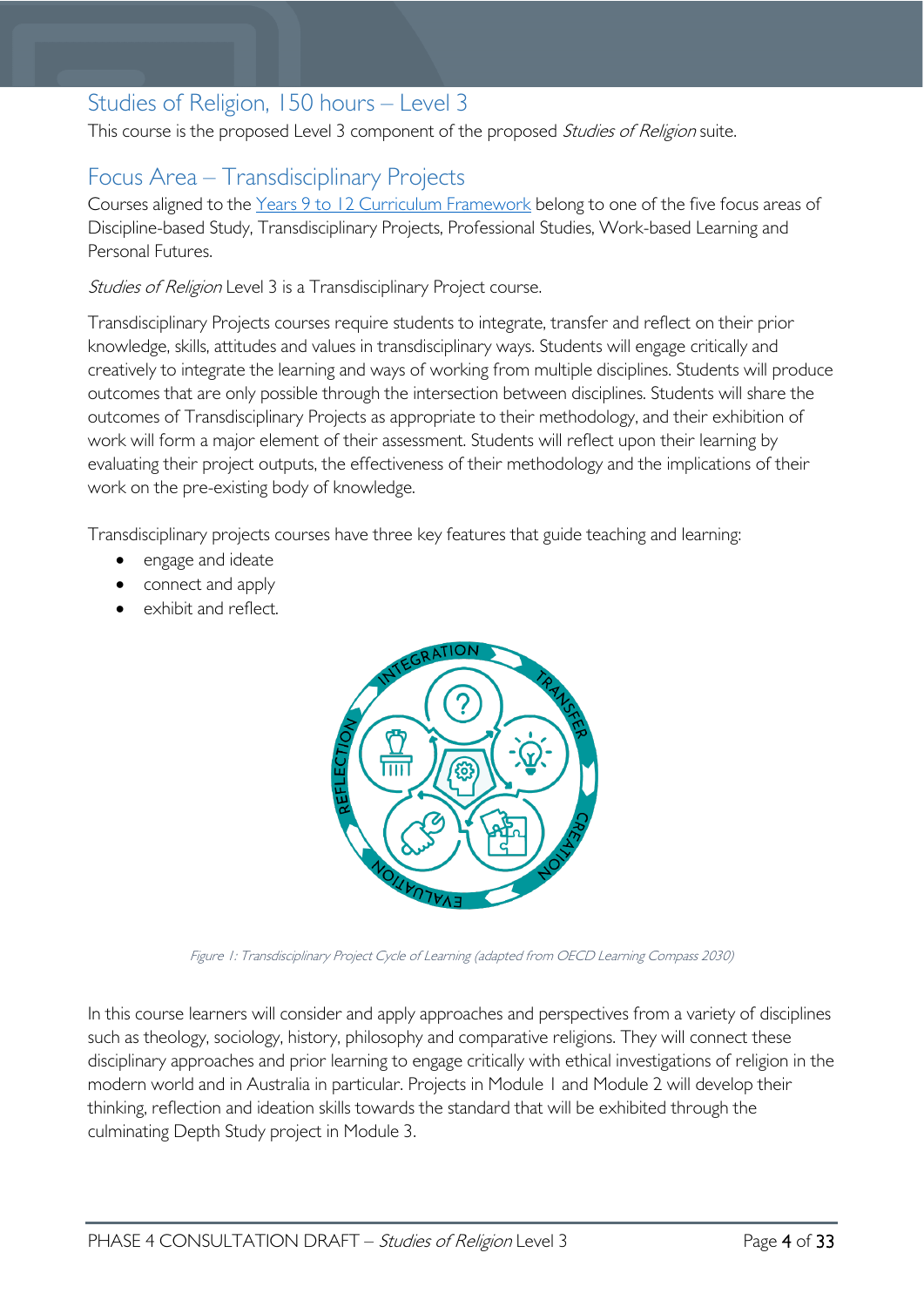# <span id="page-4-0"></span>Rationale

Studies of Religion Level 3 is designed to foster the intellectual, civic, ethical and cultural development of learners. It directly addresses Goal 2 of the Alice Springs (Mparntwe) Education Declaration (December 2019) Goals for Young Australians: that "all young Australians become confident and creative individuals, successful lifelong learners, and active and informed members of the community". The course also provides opportunities for developing Personal Empowerment, Cultural Transmission and Preparation for Citizenship, and supports the principles of the Years 9-12 Education Framework, those being Access, Agency, Excellence, Balance, Support and Achievement.

Providing Level 3 access to the HASS *Studies of Religion* program, the course will deliver skills, knowledge and understandings in preparation for university study in a variety of fields such as Philosophy, Law, Politics, Theology and the Social Sciences.

The learning within the course will develop the capacity of learners to manage their own lives and to become flexible, independent thinkers, problem solvers and decision makers. It includes the application of multi-disciplinary knowledge, understanding, skills, values and attitudes to the study of both the underpinnings of religious faith and the dynamic and changing nature of religion in Australia in the twenty-first century. The course thereby provides learners with an avenue to broaden their understanding of belief and faith in general as well as the capacity to examine and develop their own world view.

Learners have increasing opportunities to customise and personalise their learning as they progress through the course, culminating in the opportunity to design a major depth study in Module 3.

The purpose of [Years 9 to 12 Education](https://publicdocumentcentre.education.tas.gov.au/library/Shared%20Documents/Years-9-to-12-Education-Framework.pdf) is to enable all students to achieve their potential through Years 9 to 12 and beyond in further study, training or employment.

Years 9 to 12 Education enables Personal Empowerment, Cultural Transmission, Preparation for Citizenship and Preparation for Work.

This course supports the principles of Access, Agency, Excellence, Balance, Support and Achievement as part of a range of programs that enables students to access a diverse and highly flexible range of learning opportunities suited to their level of readiness, interests and aspirations.

# <span id="page-4-1"></span>Learning Outcomes

On successful completion of this course, learners will be able to:

- 1. communicate purposefully and appropriately about religion
- 2. apply metacognitive skills and reasoning to manage learning
- 3. justify different ways of seeing the world
- 4. explain key beliefs and practices of religious traditions
- 5. analyse how meaning is made and reinforced
- 6. explain how religious traditions guide adherents to live their life
- 7. analyse the implications of beliefs, values and practices
- 8. form and test points of view.

# <span id="page-4-2"></span>Integration of General Capabilities and Cross-Curriculum Priorities

The general capabilities addressed specifically in this course are:

- Critical and creative thinking  $\mathbb{C}$
- Ethical understanding  $\div$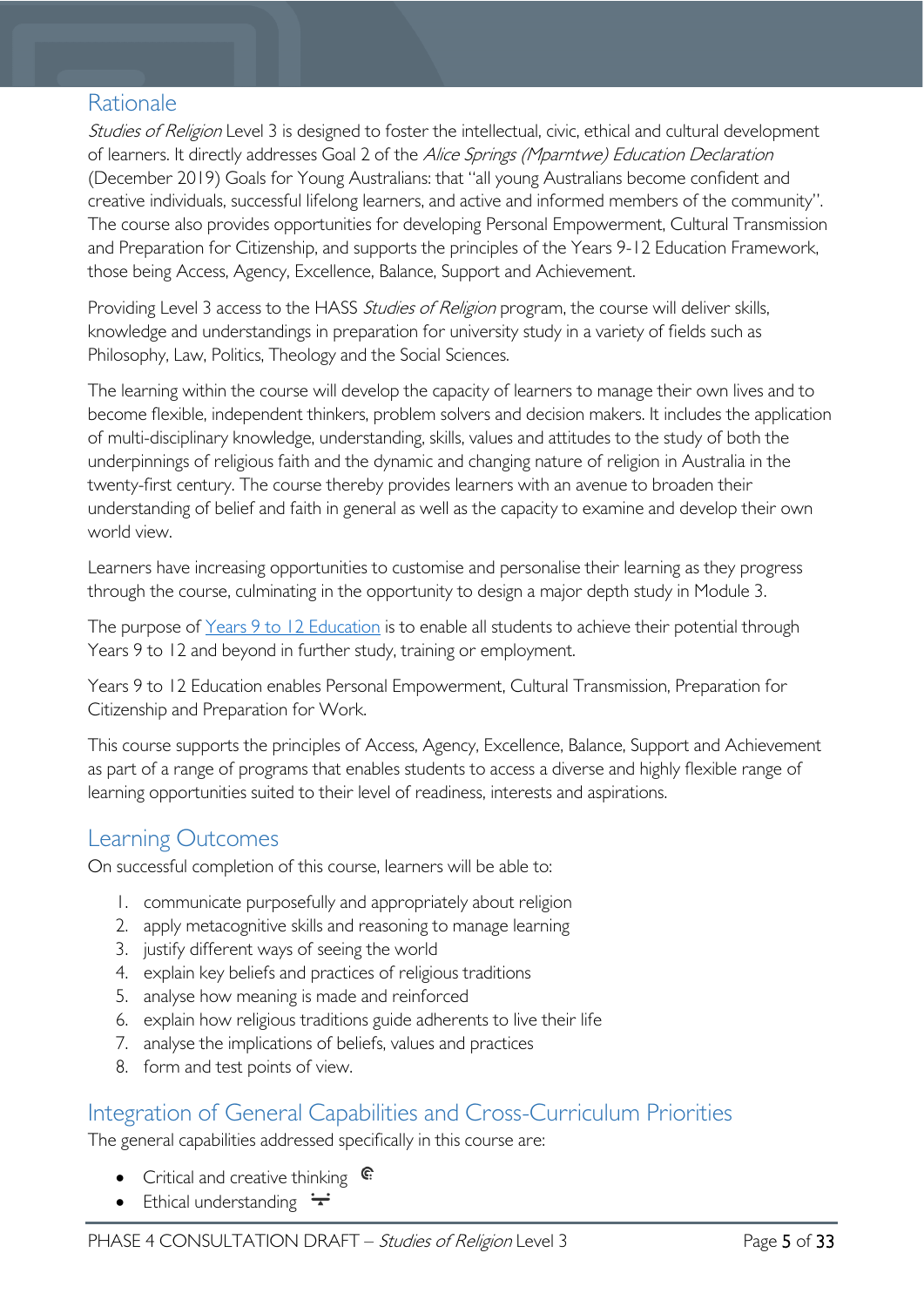- Information and communication technology capability  $\cdot\overline{\star}$
- Intercultural understanding •
- Literacy  $\blacksquare$
- Personal and social capability  $\ddot{\bullet}$

# <span id="page-5-0"></span>Course Description

Studies of Religion Level 3 intends to expand learners' knowledge and understanding of religious diversity and the role that religion plays in society and in many people's lives in Australia in the twentyfirst century. Learners will study the search for meaning, at least two religious traditions and ethics or the problem of evil.

In preparation for a depth study in Module 3, learners will engage with key facets of religion such as: the interrelationship between beliefs, values and practices, the ethical teachings of religious traditions and the twenty-first century role of religion in society. There is a strong focus in the course on transdisciplinary and inquiry approaches to learning, and each learner will also be encouraged to pursue areas of interest in the selection and design of minor projects in Modules 1 and 2 and a major depth study in Module 3.

### <span id="page-5-1"></span>**Pathways**

- This course builds upon Australian Curriculum: HASS 7-10 Civics and Citizenship and 7-10 History. Students who achieved a B at Year 10 should consider enrolling directly in the Level 3 component of the suite.
- Studies of Religion Level 2 and the proposed Global Futures Level 2 provide a pathway to Studies of Religion Level 3.
- Successful completion of *Studies of Religion* Level 3 provides a pathway to tertiary study in the Humanities, Law or Social Sciences.

# <span id="page-5-2"></span>Course Requirements

#### <span id="page-5-3"></span>Access

Learners should have developed or demonstrated skills in research, extended writing and analysis suitable for beginning a Level 3 course.

#### <span id="page-5-4"></span>Resource requirements

Learners will require access to computers, relevant software and the internet.

# <span id="page-5-5"></span>Course Structure and Delivery

#### <span id="page-5-6"></span>Structure

This course consists of three 50-hour modules.

Modules available:

- Core Module 1: The Search for Meaning
- Core Module 2: Religious Traditions how to live life
- Core Module 3: Depth Studies religion in society

#### <span id="page-5-7"></span>**Delivery**

The three modules should be delivered in order (1, 2, 3).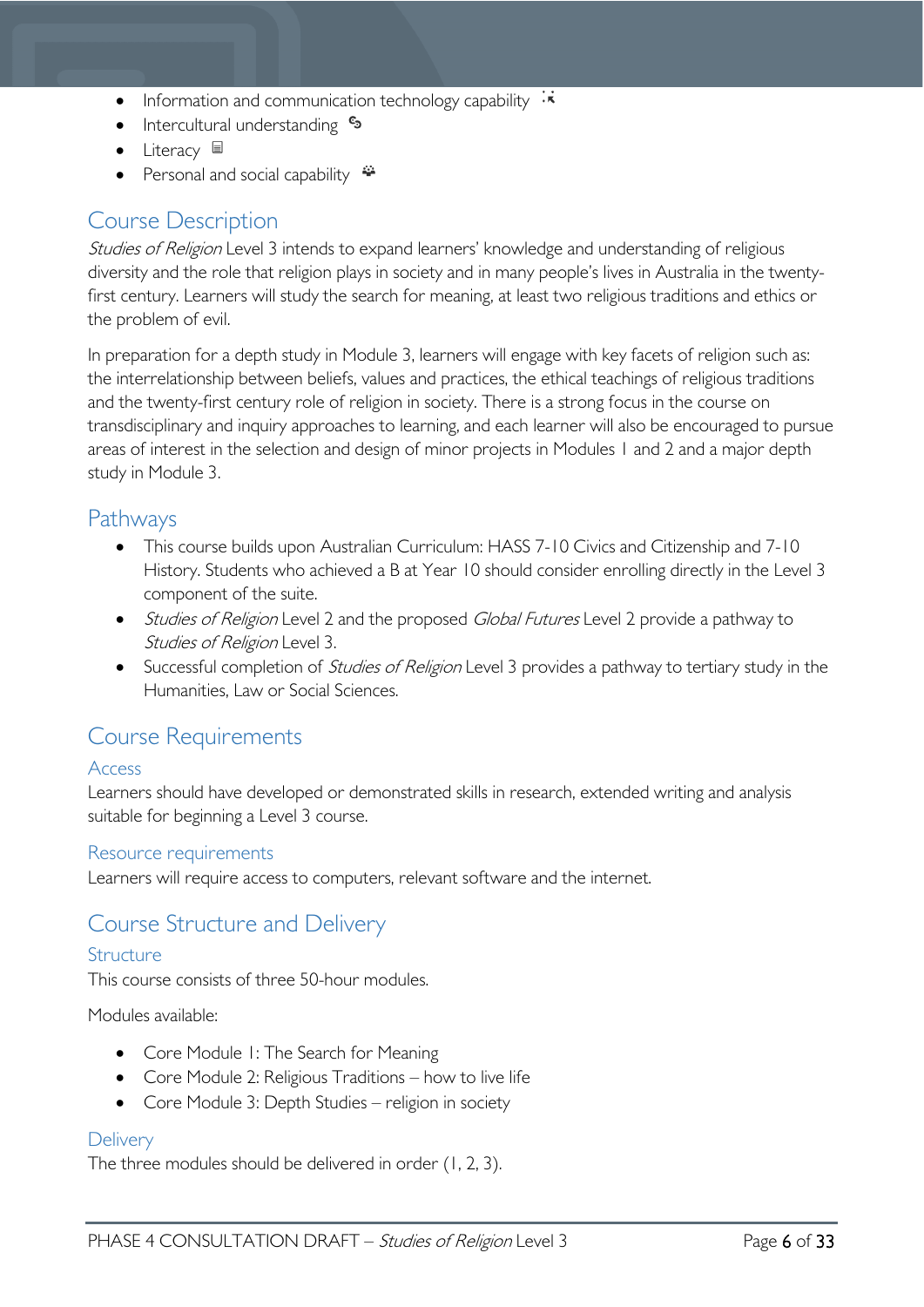# <span id="page-6-0"></span>Course Content

#### <span id="page-6-1"></span>Module 1 - The search for meaning

#### <span id="page-6-2"></span>Module 1 Learning Outcomes

The following Learning Outcomes are a focus of this module:

- 1. communicate purposefully and appropriately about religion
- 2. apply metacognitive skills and reasoning to manage learning
- 3. justify different ways of seeing the world
- 4. explain key beliefs and practices of religious traditions
- 5. analyse how meaning is made and reinforced.

#### <span id="page-6-3"></span>Module 1 Content

The focus in this unit is on gaining an understanding of key beliefs and values and how they are connected and reinforced. There is insufficient time for a comprehensive study of these factors, so teachers should focus on the details that will maximise meaning for learners. The aim in this module is to introduce learners to key beliefs and values and core practices, noting that beliefs, values and practices will be studied in greater depth in Modules 2 and 3. Note also that the work requirement for this module will explore the differing perspectives of two major variants within one religious tradition.

It is recommended that as a general guide for designing learning experiences, teachers might expect to spend approximately 15 hours each on the key knowledge sections below, with key skills blended throughout the module.

#### Key knowledge

#### Abrahamic world views:

- introduction to key beliefs and values of an Abrahamic tradition
- core practices of the tradition and how these follow from, support and reinforce beliefs and values
- examples from texts and structures of the tradition that reinforce and support beliefs, values and practices.

#### Karmic world views:

- key beliefs and values of a Karmic tradition
- examples of rituals and practices of the tradition and how these connect with and apply beliefs and values
- examples from texts and structures of the tradition that connect with and apply beliefs, values and practices.

#### Introduction to variance in one religious tradition studied in this module, either the Abrahamic or Karmic tradition

- schism, or the foundation of a variant
- differences between two variants in belief
- differences between the same two variants in practice.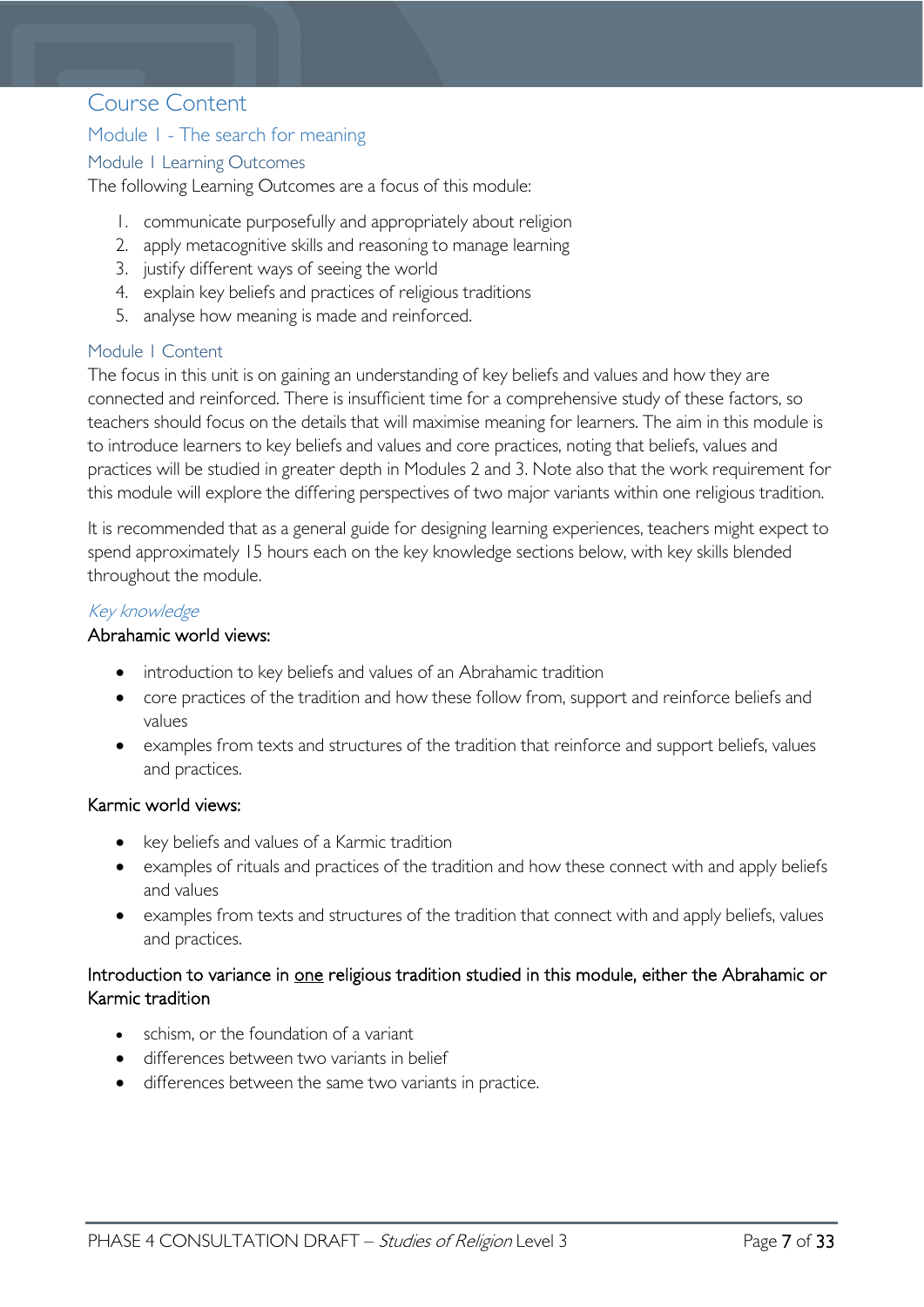#### Key skills

#### Communication:

- purposeful and effective multi-disciplinary research and presentation of information
- skills in the effective use of information and communications technology including email, a range of software and online research tools
- conventions aligned with disciplines and the research and communication tools used, including the conventions associated with academic integrity and responsible use of computers and the internet
- terminology associated with religions, faith and world views.

#### Metacognition:

- planning for success
- reflecting on progress
- responding to reflection and adjusting planning accordingly.

#### Reflection and evaluation:

- formulating questions
- using evidence and assessing its suitability, reliability and usefulness
- considering assumptions, implications and connections.

#### Acknowledgement of different perspectives:

- considering different perspectives, including how traditions respond to different perspectives within or outside of the tradition
- analysing the origin and impact of different perspectives
- explaining the benefits of different perspectives.

#### <span id="page-7-0"></span>Module 1 Work Requirements Summary

The work requirements of a course are processes, products or performances that provide a significant demonstration of achievement that is measurable against the course's standards. Work requirements need not be the sole form of assessment for a module.

This module includes one (1) inquiry work requirement.

See Appendix 3 for the full specifications for the Work Requirements of this course.

#### <span id="page-7-1"></span>Module 1 Assessment

This module has a focus on criteria 1, 2, 3, 4, 5.

#### <span id="page-7-2"></span>Module 2 - Religious Traditions – how to live life

#### <span id="page-7-3"></span>Module 2 Learning Outcomes

The following Learning Outcomes are a focus of this module:

- 1. communicate purposefully and appropriately about religion
- 2. apply metacognitive skills and reasoning to manage learning
- 3. justify different ways of seeing the world
- 6. explain how religious traditions guide adherents to live their life
- 7. analyse the implications of beliefs, values and practices.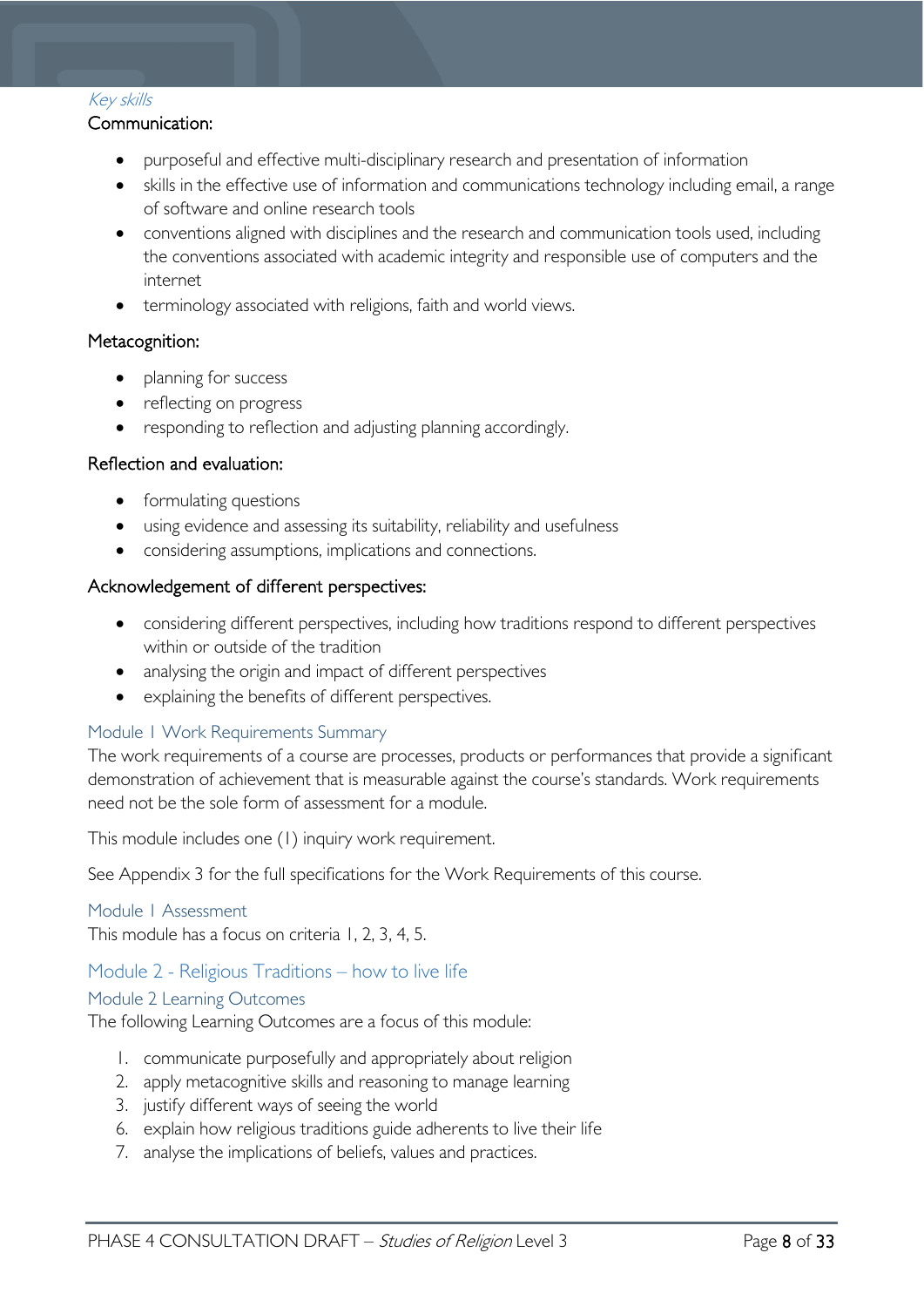#### <span id="page-8-0"></span>Module 2 Content

In Module 2 learners will investigate and analyse how a tradition encourages adherents to live a life of faith. In their investigations learners will be exposed to differences and/or evolutions in practice and understanding within a tradition. The Module will begin with investigation of the application of faith to daily life and follow up with deeper investigations of ethics or the problem of suffering.

Note - These are extensive, complex topics and the field of knowledge is too comprehensive for a thorough analysis in this course. Teachers and learners should therefore focus learning experiences upon significant features and useful examples to develop a solid ground of knowledge and understanding that learners will take further in Module 3, and may also pursue later through tertiary or independent study should they choose to do so. Skills in analysis, self-management, communication and use of evidence developed through the study of ethics or the problem of suffering will be applied and further enhanced through the depth studies in Module 3.

#### Key knowledge

All learners should study 'daily life' and may choose either 'religious ethics' or 'the problem of suffering'. While it is intended that learning will focus on one tradition or major variant of a tradition, it is expected that depth of understanding will be enhanced by contrasting some detail from this learning with examples from an alternative tradition, variant or non-religious world view.

#### Daily life:

- ritual and worship, individual and communal
- lived expression of key beliefs and values, and how they connect with and apply to daily life.

#### Religious ethics:

- the basis of ethics within the tradition
- ethical teachings and how they connect with and apply to twenty-first century ethical issues.

#### The problem of suffering:

- suffering as a challenge to faith
- responding to suffering.

#### Work requirement - examining one tradition's approach to either one ethical issue or the problem of suffering.

#### Key skills

#### Communication:

- purposeful and effective multi-disciplinary research and presentation of information
- skills in the effective use of information and communications technology including email, a range of software and online research tools
- conventions aligned with disciplines and the research and communication tools used, including the conventions associated with academic integrity and responsible use of computers and the internet
- terminology associated with religions, faith and world views.

#### Metacognition:

- planning for success
- reflecting on progress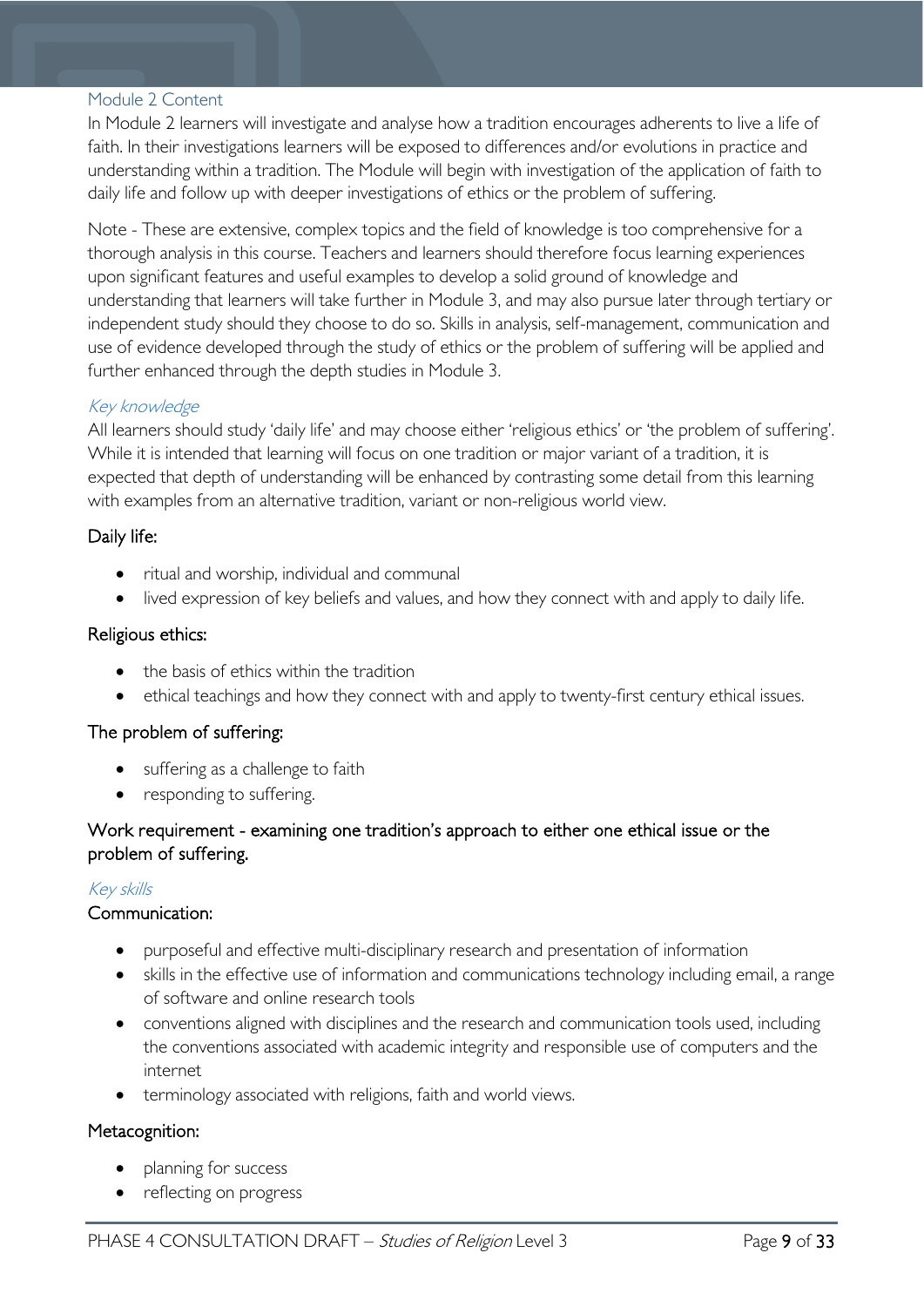• responding to reflection and adjusting planning accordingly.

#### Reflection, evaluation and exhibition:

- formulating questions and considering assumptions, implications and connections
- using evidence and assessing its suitability, reliability and usefulness
- seeking feedback on ideation and exhibiting or sharing conclusions.

#### Acknowledgement of different perspectives:

- considering different perspectives, including how traditions respond to different perspectives within or outside of the tradition
- analysing the origin and impact of different perspectives
- explaining the benefits of different perspectives.

#### <span id="page-9-0"></span>Module 2 Work Requirements Summary

The work requirements of a course are processes, products or performances that provide a significant demonstration of achievement that is measurable against the course's standards. Work requirements need not be the sole form of assessment for a module.

This module includes one (1) extended response work requirement.

See Appendix 3 for the full specifications for the Work Requirements of this course.

#### <span id="page-9-1"></span>Module 2 Assessment

This module has a focus on criteria 1, 2, 3, 6 7.

<span id="page-9-3"></span><span id="page-9-2"></span>Module 3 - Depth Studies – religion in society Module 3 Learning Outcomes

The following Learning Outcomes are a focus of this module:

- 1. communicate purposefully and appropriately about religion
- 2. apply metacognitive skills and reasoning to manage learning
- 3. justify different ways of seeing the world
- 8. form and test points of view.

#### <span id="page-9-4"></span>Module 3 Content

In Module 3 learners will carry out two depth studies. The first depth study undertaken should be a teacher-led 'group' depth study in order to collaboratively develop and test skills. The second depth study undertaken will be an 'individual' depth study. Either Depth Study A or Depth Study B may be designated as the first 'group' study, as determined by the teacher. It is recommended that approximately 15 hours of designated learning time be dedicated to the first 'group' depth study and approximately 25 hours of designated learning time be dedicated to the second 'individual' depth study.

#### Depth Study A

Leaners will investigate a role that one or more religious traditions play in twenty-first Century society. A major focus in this depth study is on understanding, forming and testing points of view, so it is essential that learners analyse:

- why and how the tradition adopts a particular stance or approach
- how the tradition responds to public criticism or concern
- different points of view within the tradition and their rationale.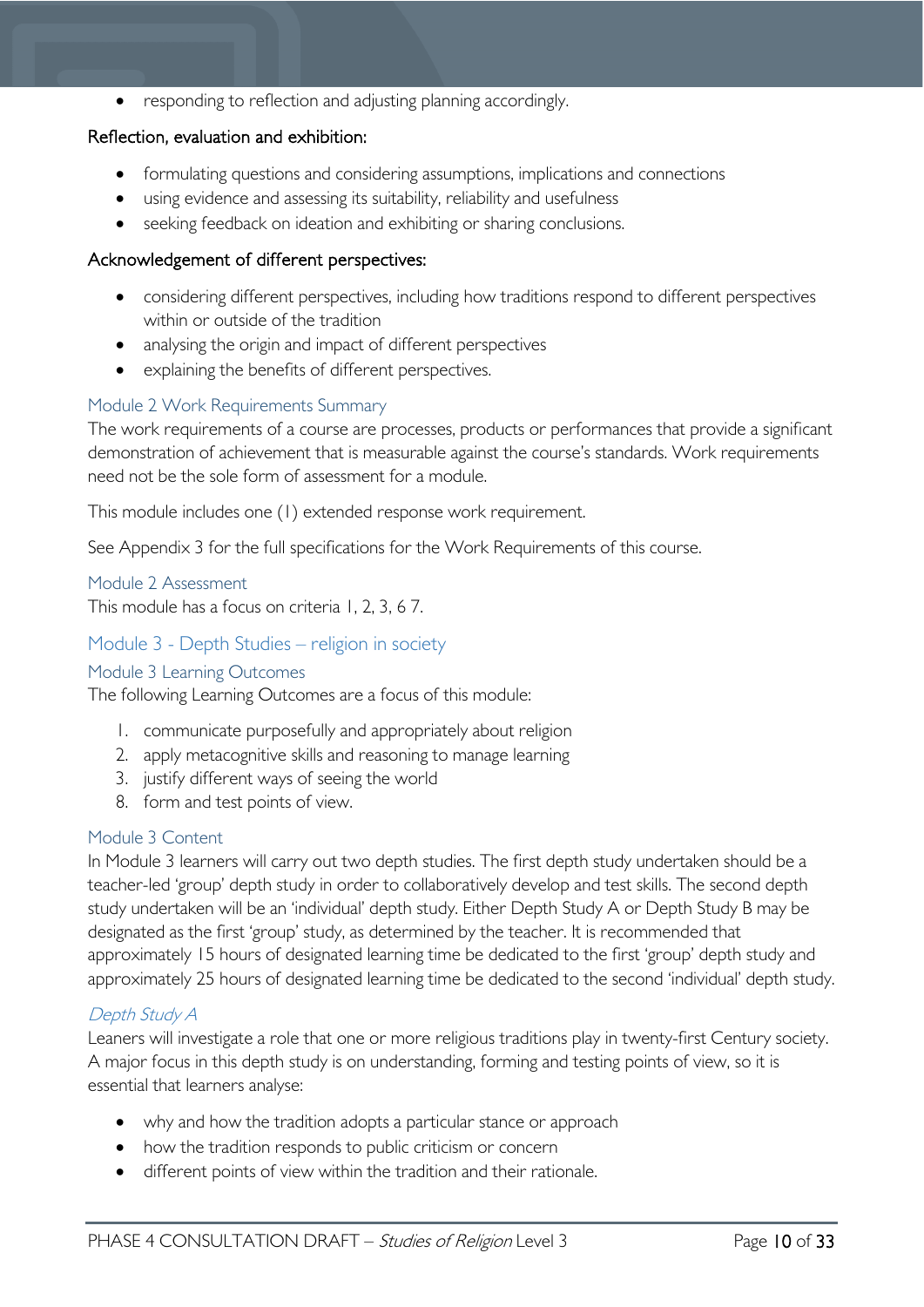#### Learners will investigate one of the following topics:

- multi-faith dialogue
- changing patterns of belief
- religion and public debate
- religious asceticism in the twenty-first century
- contributions of religion to health, welfare or education
- the role of women in leadership within traditions
- the response of religion to ecology and the environment.

#### Key knowledge

where applicable to the topic chosen:

- an evidence or data-based outline of the topic
- how the tradition gets involved with wider society, and in this case why the tradition has chosen to engage in this way
- how and to what extent the religious tradition is impacted by wider societal debates on the topic
- how the tradition enters into dialogue or debate with wider society
- what some different perspectives within the tradition on this engagement are and what their rationales are
- learners may present a personal point of view or recommendation.

#### Key skills

where applicable to the topic chosen

#### Research:

- literature review and research design, including using online tools and software as applicable
- quantitative and/or qualitative research methods where applicable
- analysis of research data where applicable.

#### Communication:

- purposeful and effective multi-disciplinary research and presentation of information
- skills in the effective use of information and communications technology including email, a range of software and online research tools
- conventions aligned with disciplines and the research and communication tools used, including the conventions associated with academic integrity and responsible use of computers and the internet
- terminology associated with religions, faith and world views.

#### Metacognition:

- planning for success
- reflecting on progress
- responding to reflection and adjusting planning accordingly.

#### Reflection, evaluation and exhibition:

- formulating questions and considering assumptions, implications and connections
- using evidence and assessing its suitability, reliability and usefulness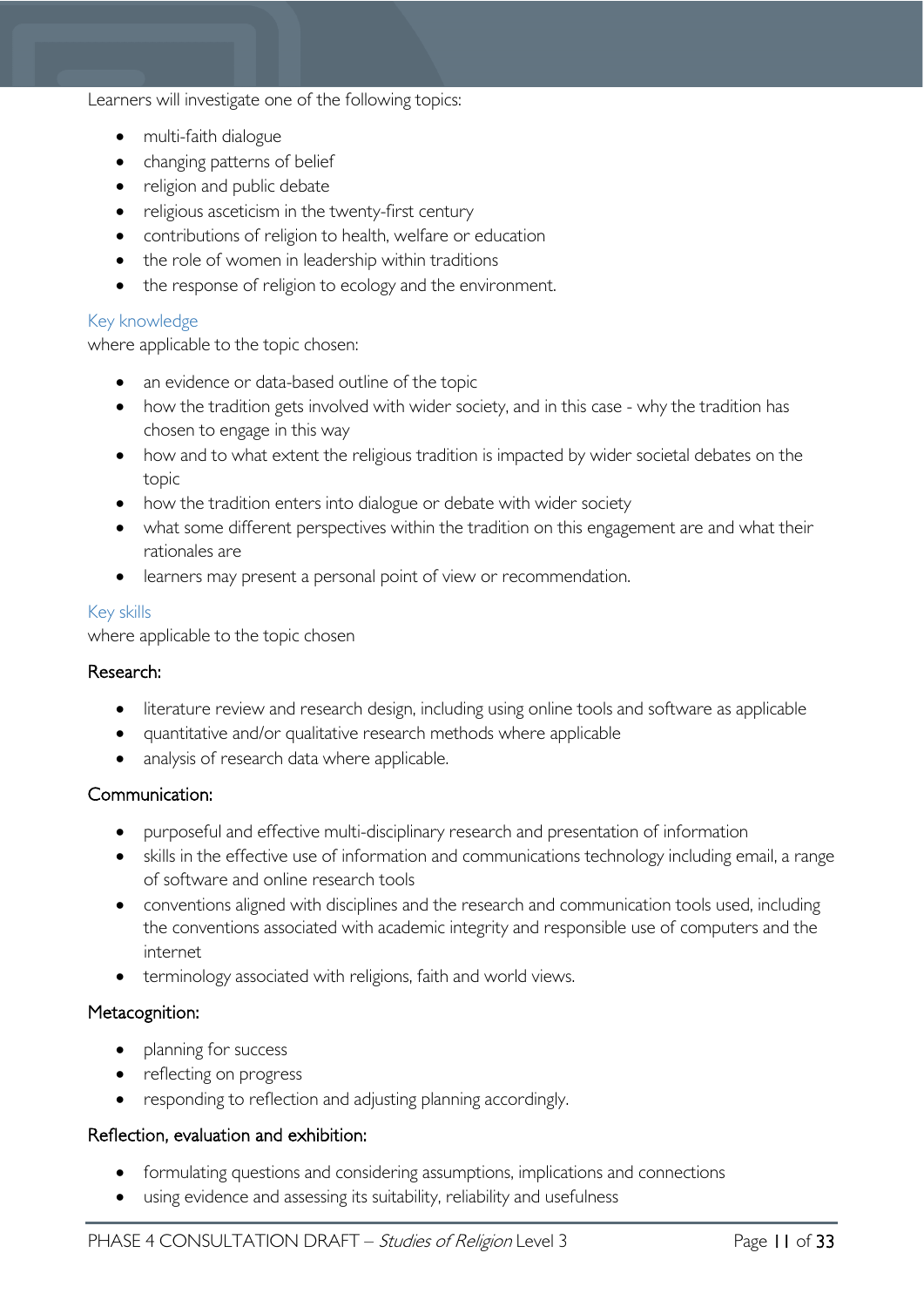• seeking feedback on ideation and exhibiting or sharing conclusions.

#### Acknowledgement of different perspectives:

- considering different perspectives, including how traditions respond to different perspectives within or outside of the tradition
- analysing the origin and impact of different perspectives
- explaining the benefits of different perspectives.

#### Depth Study B

Leaners will investigate a significant contemporary challenge to a religious tradition. A major focus of this depth study is understanding, forming and testing points of view, so it is essential that learners analyse:

- why the issue or challenge is challenging to the tradition
- how the tradition decided to respond
- why the tradition responded as it did.

#### Key knowledge:

- one challenge or issue that has had a significant impact on a religious tradition
- internal and external challenges to the religious tradition during the period of the era or event investigated
- the historical, social and religious context of the particular challenge
- different perspectives on the challenge or issue from within or outside of the tradition
- the impact of the challenge on the religious tradition
- how a religious tradition is responding to a significant internal or external challenge and an evaluation of the outcome for the tradition
- the effects of the response both within the religious tradition(s), and in its relationship to the wider society and/or other religious communities
- the context, purpose and bias of sources as well as relevance, reliability and authority.

#### Key skills

where applicable to the topic chosen

#### Research:

- literature review and research design, as applicable
- quantitative and/or qualitative research method where applicable
- analysis of research data where applicable.

#### Communication:

- purposeful and effective multi-disciplinary research and presentation of information
- conventions aligned with disciplines and the research and communication tools used, including the conventions associated with academic integrity
- terminology associated with religions, faith and world views.

#### Metacognition:

- planning for success
- reflecting on progress
- responding to reflection and adjusting planning accordingly.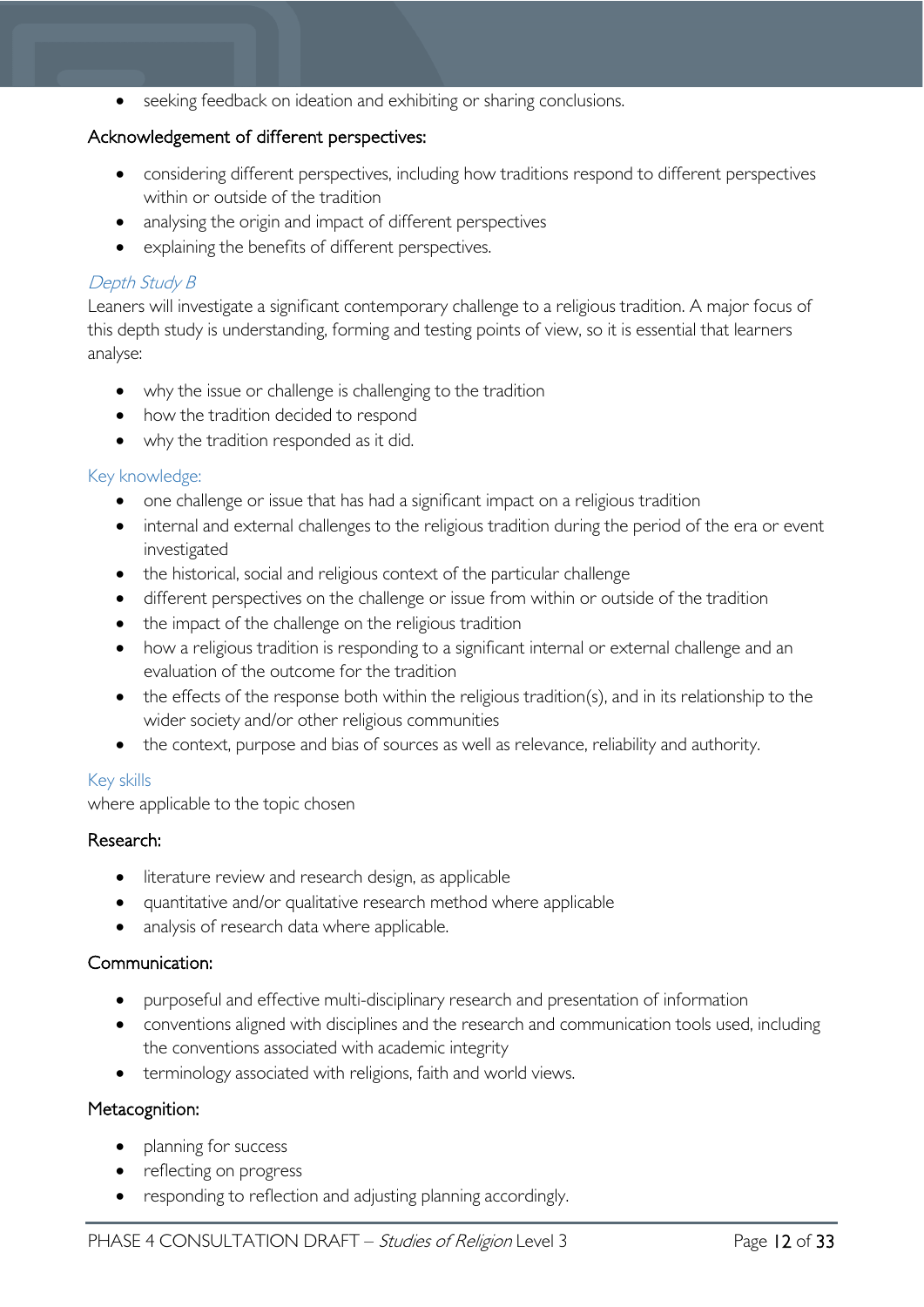#### Reflection, evaluation and exhibition:

- formulating questions and considering assumptions, implications and connections
- using evidence and assessing its suitability, reliability and usefulness
- seeking feedback on ideation and exhibiting or sharing conclusions.

#### Acknowledgement of different perspectives

- considering different perspectives
- analysing the origin and impact of different perspectives
- explaining the benefits of different perspectives.

#### <span id="page-12-0"></span>Module 3 Work Requirements Summary

The work requirements of a course are processes, products or performances that provide a significant demonstration of achievement that is measurable against the course's standards. Work requirements need not be the sole form of assessment for a module.

This module includes one (1) project work requirement consisting of two depth studies.

See Appendix 3 for the full specifications for the Work Requirements of this course.

#### <span id="page-12-1"></span>Module 3 Assessment

This module has a focus on criteria 1, 2, 3 and 8.

# <span id="page-12-2"></span>Assessment

Criterion-based assessment is a form of outcomes assessment that identifies the extent of learner achievement at an appropriate end-point of study. Although assessment – as part of the learning program – is continuous, much of it is formative, and is done to help learners identify what they need to do to attain the maximum benefit from their study of the course. Therefore, assessment for summative reporting to TASC will focus on what both teacher and learner understand to reflect endpoint achievement.

The standard of achievement each learner attains on each criterion is recorded as a rating 'A', 'B', or 'C', according to the outcomes specified in the standards section of the course.

A 't' notation must be used where a learner demonstrates any achievement against a criterion less than the standard specified for the 'C' rating.

A 'z' notation is to be used where a learner provides no evidence of achievement at all.

Internal assessment of all criteria will be made by the provider. Providers will report the learner's rating for each criterion to TASC.

TASC will supervise the external assessment of designated criteria which will be indicated by an asterisk (\*). The ratings obtained from the external assessments will be used in addition to internal ratings from the provider to determine the final award.

#### <span id="page-12-3"></span>Criteria

|                | Module I  | Module 2 | Module 3  |
|----------------|-----------|----------|-----------|
| Criteria Focus | 1,2,3,4,5 | ,2,3,6,7 | , 2, 3, 8 |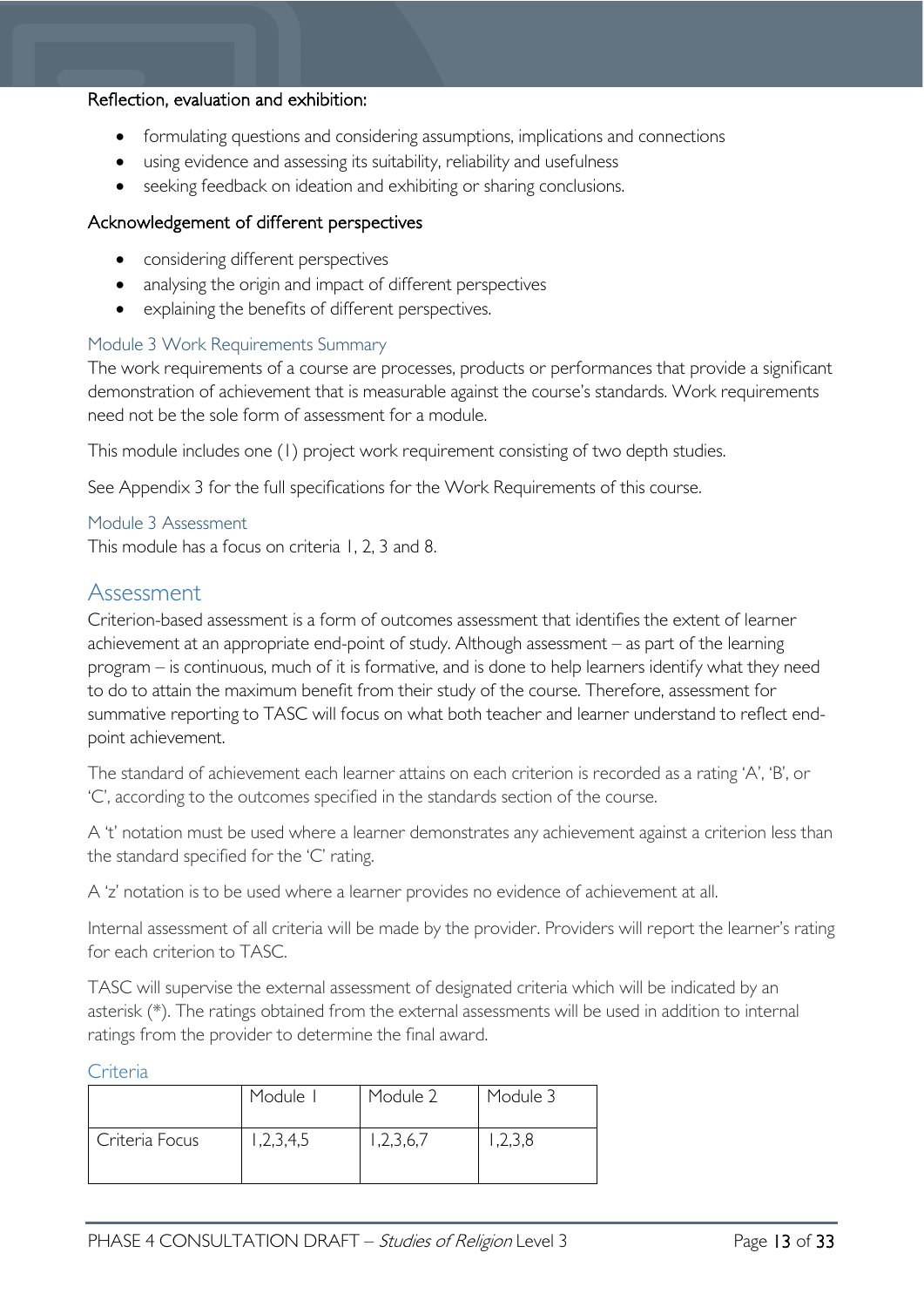The assessment for *Studies of Religion* Level 3 will be based on the degree to which the learner can:

- 1. select and apply appropriate communication skills and strategies\*
- 2. apply metacognitive skills and reasoning
- 3. explain and justify different perspectives and points of view\*
- 4. explain key beliefs and practices of religious traditions
- 5. analyse rationale for key religious beliefs, values and practices
- 6. explain how religious traditions guide adherents to live their life\*
- 7. analyse implications of beliefs, values and practices\*
- 8. critique own and others points of view\*

\*denotes criteria that are both internally and externally assessed.

#### <span id="page-13-0"></span>**Standards**

Criterion 1: select and apply appropriate communication skills† and strategies\*

This criterion is both internally and externally assessed

| <b>Standard Elements</b>                                                                                | Rating C                                                                                                                                                       | <b>Rating B</b>                                                                                                                                                                                      | <b>Rating A</b>                                                                                                                                                                                                                                           |
|---------------------------------------------------------------------------------------------------------|----------------------------------------------------------------------------------------------------------------------------------------------------------------|------------------------------------------------------------------------------------------------------------------------------------------------------------------------------------------------------|-----------------------------------------------------------------------------------------------------------------------------------------------------------------------------------------------------------------------------------------------------------|
| $EI$ – Use of<br>communication<br>formats <sup>tt</sup>                                                 | selects from and uses a<br>range of appropriate<br>communication formats<br>including email, software<br>and online tools to<br>communicate meaning<br>clearly | selects from and<br>effectively uses a range<br>of appropriate formal<br>and informal<br>communication formats<br>including email, software<br>and online tools to<br>communicate meaning<br>clearly | selects from and<br>effectively uses a range<br>of appropriate formal<br>and informal<br>communication formats<br>including email, software<br>and online tools to<br>communicate meaning<br>clearly for different<br>purposes, contexts and<br>audiences |
| E <sub>2</sub> - Uses<br>terminology                                                                    | selects and uses a wide<br>range of appropriate<br>terminology to clearly<br>communicate meaning                                                               | selects and correctly uses<br>a wide range of non-<br>specialist and some<br>specialist terminology to<br>clearly communicate<br>meaning                                                             | selects and correctly uses<br>a wide range of specialist<br>and non-specialist<br>terminology to clearly<br>communicate meaning                                                                                                                           |
| E3 - Uses<br>communication<br>protocols such as<br>spelling, grammar,<br>punctuation and<br>word ranges | correctly uses a wide<br>range of communication<br>protocols such as<br>spelling, grammar.<br>punctuation and word<br>ranges to communicate<br>clearly         | correctly uses a wide<br>range of communication<br>protocols such as<br>spelling, grammar,<br>punctuation and word<br>ranges to communicate<br>clearly in a variety of<br>contexts                   | correctly uses<br>communication<br>protocols such as<br>spelling, grammar,<br>punctuation and word<br>ranges in nuanced and<br>clear communication for<br>a variety of purposes<br>contexts and audiences                                                 |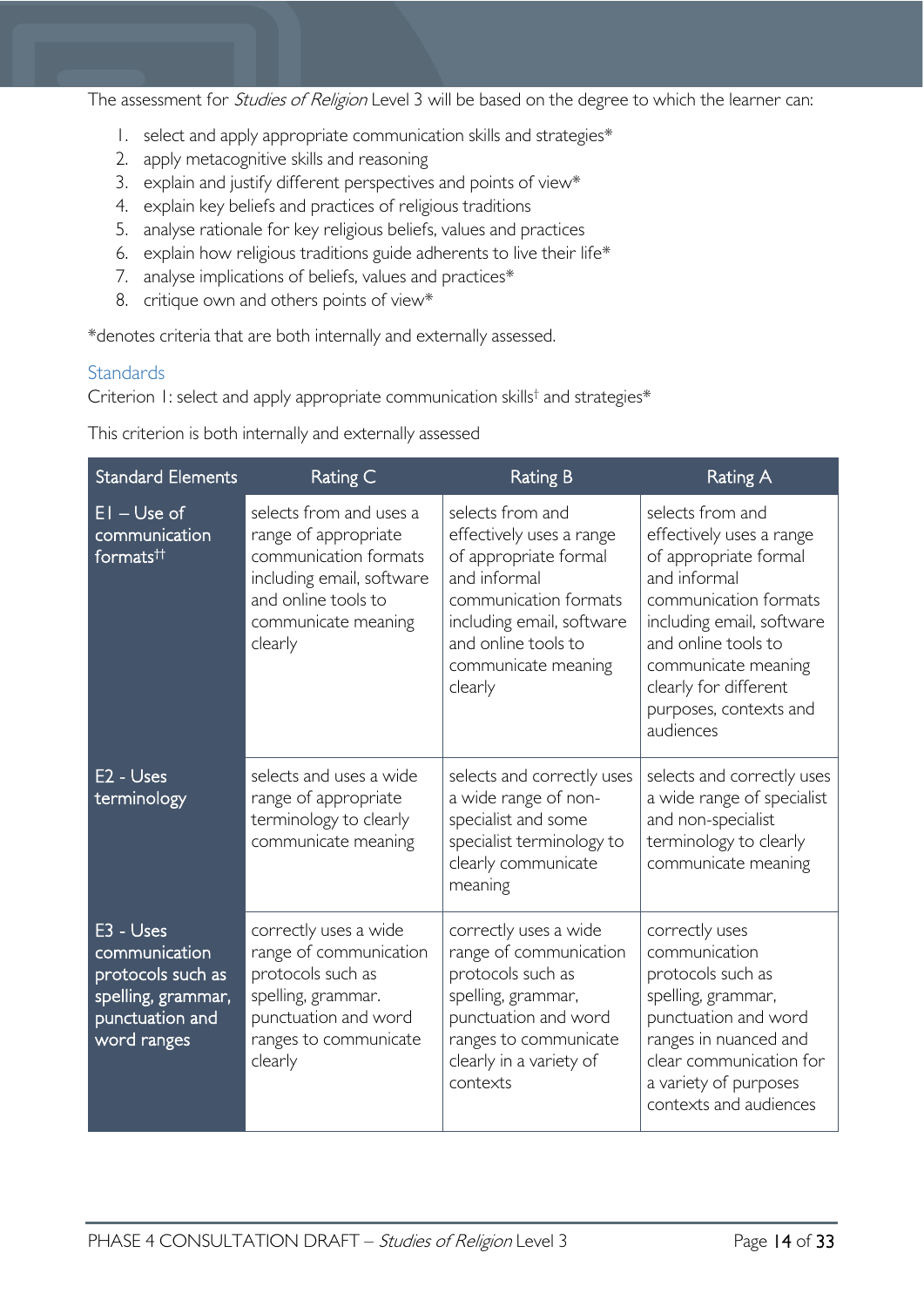| <b>Standard Elements</b>    | Rating C                                                                                                                                             | Rating B                                                                                                                                             | Rating A                                                                                                                                             |
|-----------------------------|------------------------------------------------------------------------------------------------------------------------------------------------------|------------------------------------------------------------------------------------------------------------------------------------------------------|------------------------------------------------------------------------------------------------------------------------------------------------------|
| E4 - Ethical<br>scholarship | identifies and practises<br>ethical scholarship when<br>conducting research and<br>presenting work,<br>including when working<br>or engaging online. | identifies and practises<br>ethical scholarship when<br>conducting research and<br>presenting work,<br>including when working<br>or engaging online. | identifies and practises<br>ethical scholarship when<br>conducting research and<br>presenting work,<br>including when working<br>or engaging online. |

† In this course communication tools include communication formats and terminology; protocols include spelling, punctuation, grammar, referencing, citation and email protocols; and strategies include survey, research and the use of internet, email and computing technologies.

†† Formats are considered to be the style and presentation guidelines and parameters for learner output, including essays, reports, posters, oral reports, infographics, online slideshows, multi-modal presentations and other formats prescribed by work requirements or set by teachers.

Criterion 2: apply metacognitive skills and reasoning

This criterion is only internally assessed.

| <b>Standard Elements</b>                                                 | Rating C                                                                                                                                                                    | <b>Rating B</b>                                                                                                                                                                                           | Rating A                                                                                                                                                                                                                 |
|--------------------------------------------------------------------------|-----------------------------------------------------------------------------------------------------------------------------------------------------------------------------|-----------------------------------------------------------------------------------------------------------------------------------------------------------------------------------------------------------|--------------------------------------------------------------------------------------------------------------------------------------------------------------------------------------------------------------------------|
| EI - Sets goals and<br>improvement<br>strategies to<br>progress learning | sets learning goals and<br>creates texts to<br>communicate learning<br>goals that suit a range of<br>purposes, and the<br>selection of strategies to<br>achieve those goals | sets learning goals and<br>creates texts to<br>communicate learning<br>goals that suit a range of<br>purposes or contexts,<br>and the selection and<br>adaptation of strategies<br>to achieve those goals | sets learning goals and<br>creates texts to<br>communicate the<br>evolution of learning<br>goals that suit a wide<br>range of purposes or<br>contexts, and the design<br>of nuanced strategies to<br>achieve those goals |
| E <sub>2</sub> - Creates plans<br>to complete tasks                      | creates effective and<br>detailed learning plans to<br>schedule and complete<br>tasks, using appropriate<br>interactive software                                            | creates effective and<br>detailed learning plans to<br>schedule and complete<br>tasks, that address<br>strengths, weaknesses<br>and goals, using<br>appropriate interactive<br>software                   | creates sophisticated and<br>nuanced learning plans to<br>schedule, complete and<br>monitor tasks, addressing<br>strengths and<br>weaknesses and<br>developed using<br>appropriate interactive<br>software               |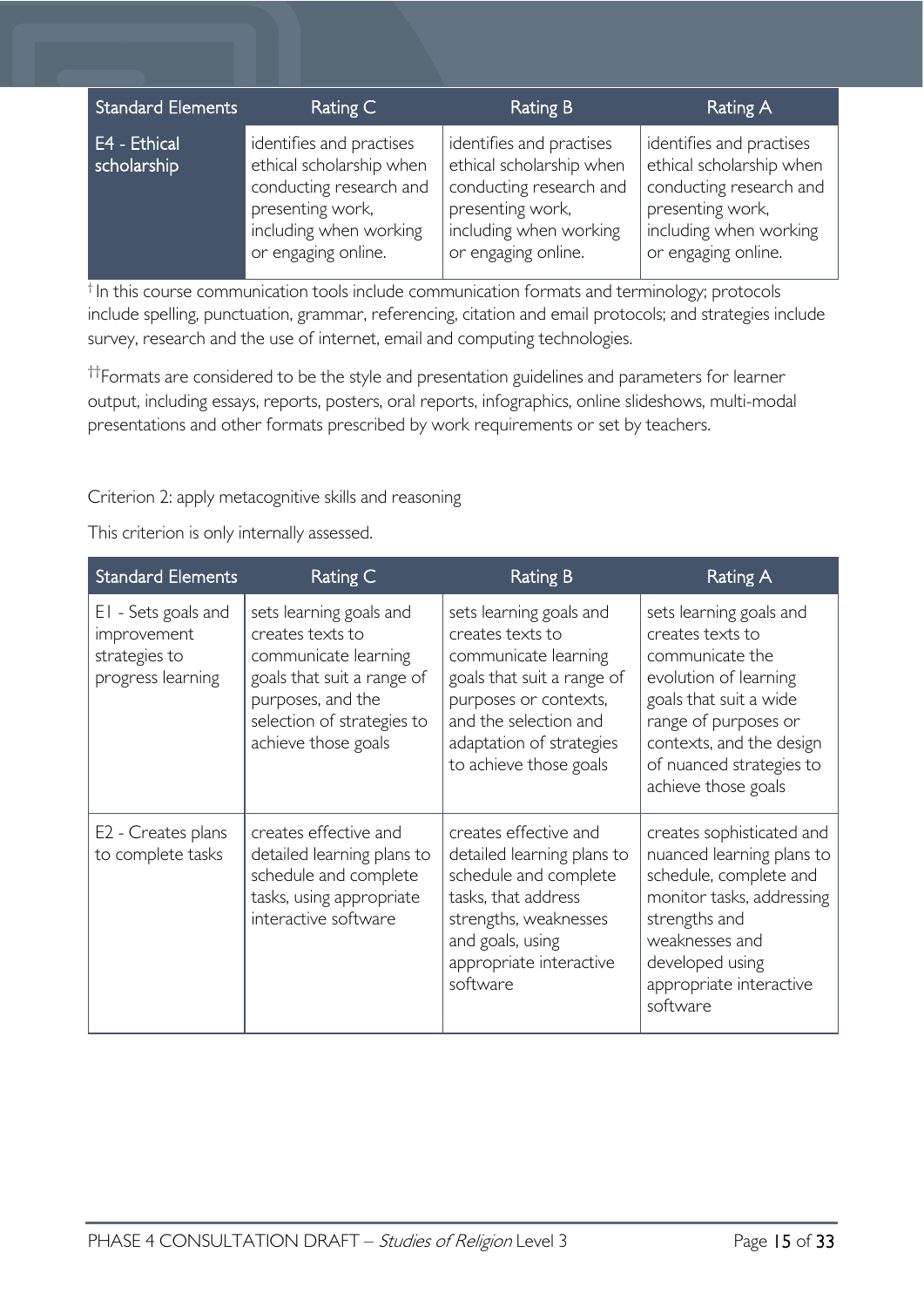| <b>Standard Elements</b>                                      | Rating C                                                                                                                                           | Rating B                                                                                                                                                                    | Rating A                                                                                                                                                                                                |
|---------------------------------------------------------------|----------------------------------------------------------------------------------------------------------------------------------------------------|-----------------------------------------------------------------------------------------------------------------------------------------------------------------------------|---------------------------------------------------------------------------------------------------------------------------------------------------------------------------------------------------------|
| E3 - Monitors<br>progress and<br>adjusts plans<br>accordingly | records, maps or<br>annotates learning<br>progress <sup>†</sup> , in written or<br>multimodal forms, and<br>adjusts learning plans<br>accordingly. | records, maps or<br>annotates learning<br>progress <sup>†</sup> , in written or<br>multimodal forms, and<br>adjusts learning plans,<br>goals and strategies<br>accordingly. | records, maps or<br>annotates learning<br>progress <sup>†</sup> and the use of<br>strategies, in written or<br>multimodal forms, and<br>adjusts learning plans,<br>goals and strategies<br>effectively. |

† learning progress includes progress through a plan, progress towards a goal or target, or progress to a higher standard.

Criterion 3: explain and justify different perspectives and points of view\*

This criterion is both internally and externally assessed.

| <b>Standard Elements</b>                                                     | Rating C                                                                                                                                                                                                   | <b>Rating B</b>                                                                                                                                                                                   | <b>Rating A</b>                                                                                                                                                                                                        |
|------------------------------------------------------------------------------|------------------------------------------------------------------------------------------------------------------------------------------------------------------------------------------------------------|---------------------------------------------------------------------------------------------------------------------------------------------------------------------------------------------------|------------------------------------------------------------------------------------------------------------------------------------------------------------------------------------------------------------------------|
| EI - Poses<br>questions to<br>compare<br>perspectives and<br>points of view  | poses simple questions<br>to identify differing<br>assumptions and core<br>beliefs of perspectives or<br>points of view                                                                                    | poses questions to<br>compare differing<br>assumptions and core<br>beliefs of perspectives<br>and points of view                                                                                  | poses nuanced questions<br>to analyse differing<br>assumptions and core<br>beliefs of perspectives<br>and points of view                                                                                               |
| E <sub>2</sub> - Analyses<br>differing<br>perspectives and<br>points of view | analyses perspectives and<br>points of view, including<br>similarities and<br>differences and the use<br>of evidence                                                                                       | critically analyses differing<br>perspectives and points<br>of view including<br>similarities and<br>differences and the use<br>of evidence                                                       | critically analyses,<br>evaluates and draws<br>supported conclusions<br>about opposing<br>perspectives and points<br>of view including<br>similarities and<br>differences, and the use<br>of evidence                  |
| $E3$ - Justifies <sup>†</sup><br>perspectives and<br>points of view.         | provides some<br>justification for<br>perspectives and points<br>of view by describing<br>connections between<br>perspectives and points<br>of view and their<br>underpinning<br>assumptions, and beliefs. | provides justification for<br>perspectives and points<br>of view by analysing<br>connections between<br>perspectives and points<br>of view and their<br>underpinning<br>assumptions, and beliefs. | provides strong<br>justification for<br>perspectives and points<br>of view by critically<br>analysing connections<br>between perspectives<br>and points of view and<br>their underpinning<br>assumptions, and beliefs. |

 $\dagger$  Justify – to show or prove to be reasonable. In this case, proving perspectives and points of view to be reasonable by analysing their connection with underpinning assumptions and beliefs.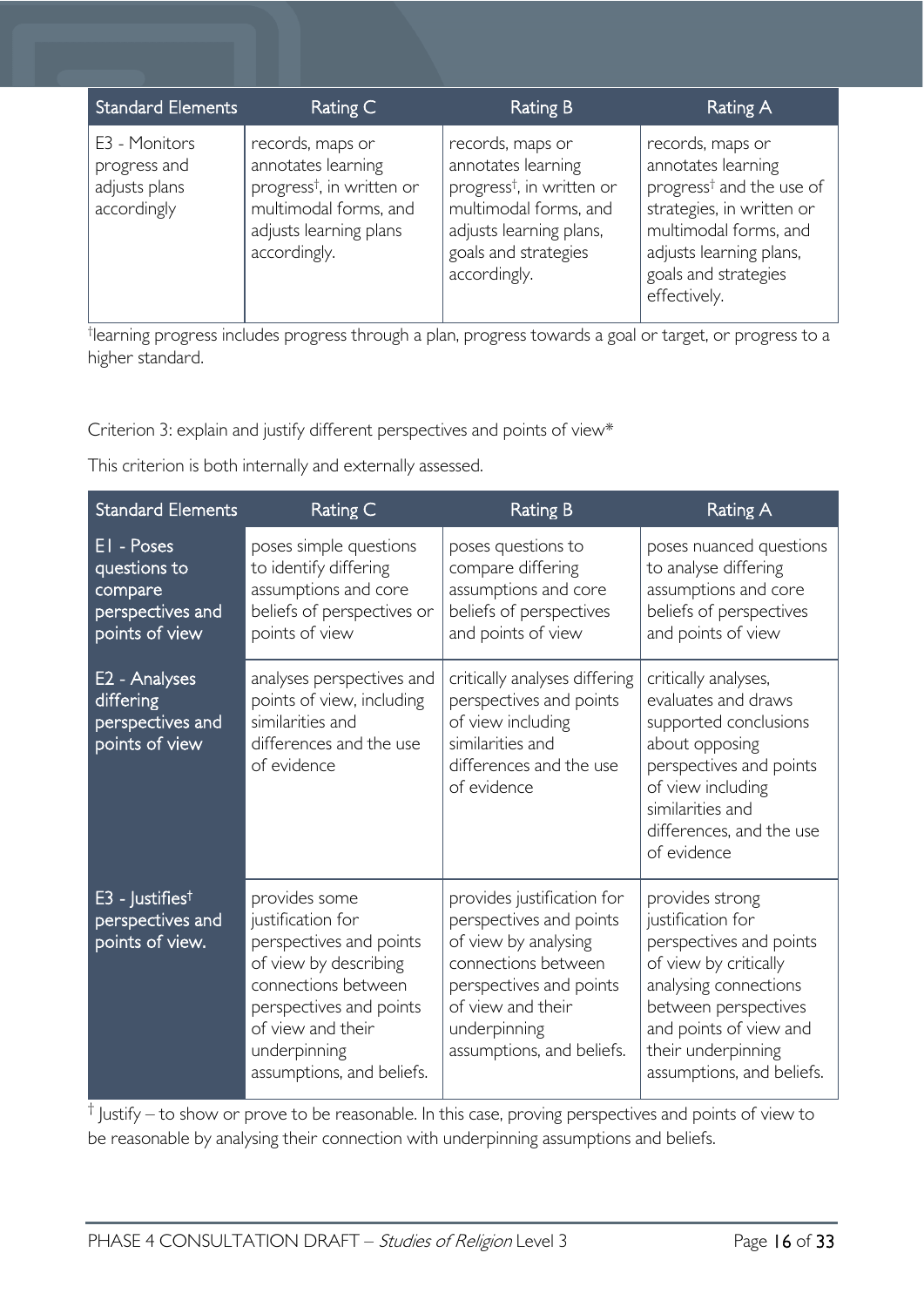Criterion 4: explain key beliefs and practices of religious traditions

This criterion is only internally assessed.

| <b>Standard Elements</b>                               | Rating C                                                                                                       | <b>Rating B</b>                                                                                                              | <b>Rating A</b>                                                                                                                                                  |
|--------------------------------------------------------|----------------------------------------------------------------------------------------------------------------|------------------------------------------------------------------------------------------------------------------------------|------------------------------------------------------------------------------------------------------------------------------------------------------------------|
| EI - Knowledge of<br>beliefs and values                | locates information,<br>including online, and<br>explains key beliefs and<br>values of religious<br>traditions | locates information,<br>including online, and<br>explains and discusses<br>key beliefs and values of<br>religious traditions | locates information,<br>including online, and<br>discusses, and critically<br>examines the significance<br>of, key beliefs and values<br>of religious traditions |
| E2 - Knowledge of<br>practices                         | locates information,<br>including online, and<br>explains core practices of<br>religious traditions            | locates information,<br>including online, and<br>explains and discusses<br>core practices of<br>religious traditions         | locates information,<br>including online, and<br>discusses and critically<br>examines the significance<br>of, core practices of<br>religious traditions          |
| E3 - Explains<br>variance in beliefs<br>and practices  | explains variations in<br>beliefs and practices<br>within and between<br>religious traditions                  | explains and discusses<br>variations in beliefs and<br>practices within and<br>between religious<br>traditions               | discusses, and critically<br>examines the significance<br>of, variations in beliefs<br>and practices within and<br>between religious<br>traditions               |
| $E4 - U$ ses<br>evidence to<br>support<br>explanations | analyses evidence of<br>beliefs and practices of<br>religious traditions.                                      | critically analyses<br>evidence of beliefs and<br>practices of religious<br>traditions.                                      | critically analyses,<br>evaluates and draws<br>conclusions from<br>evidence of beliefs and<br>practices of religious<br>traditions.                              |

Criterion 5: analyse rationale for key religious beliefs, values and practices

This criterion is only internally assessed.

| <b>Standard Elements</b>                            | Rating C                                                                                                                       | <b>Rating B</b>                                                                                                                                            | Rating A                                                                                                                                                                         |
|-----------------------------------------------------|--------------------------------------------------------------------------------------------------------------------------------|------------------------------------------------------------------------------------------------------------------------------------------------------------|----------------------------------------------------------------------------------------------------------------------------------------------------------------------------------|
| <b>EI</b> - Poses<br>questions to guide<br>research | poses simple inquiry<br>questions to guide<br>research into the<br>rationale for religious<br>beliefs, values and<br>practices | poses inquiry questions<br>to guide research and<br>develop a plan for<br>research into the<br>rationale for religious<br>beliefs, values and<br>practices | poses nuanced questions<br>to guide research and<br>develop a clear and<br>coherent plan for<br>research into the<br>rationale for religious<br>beliefs, values and<br>practices |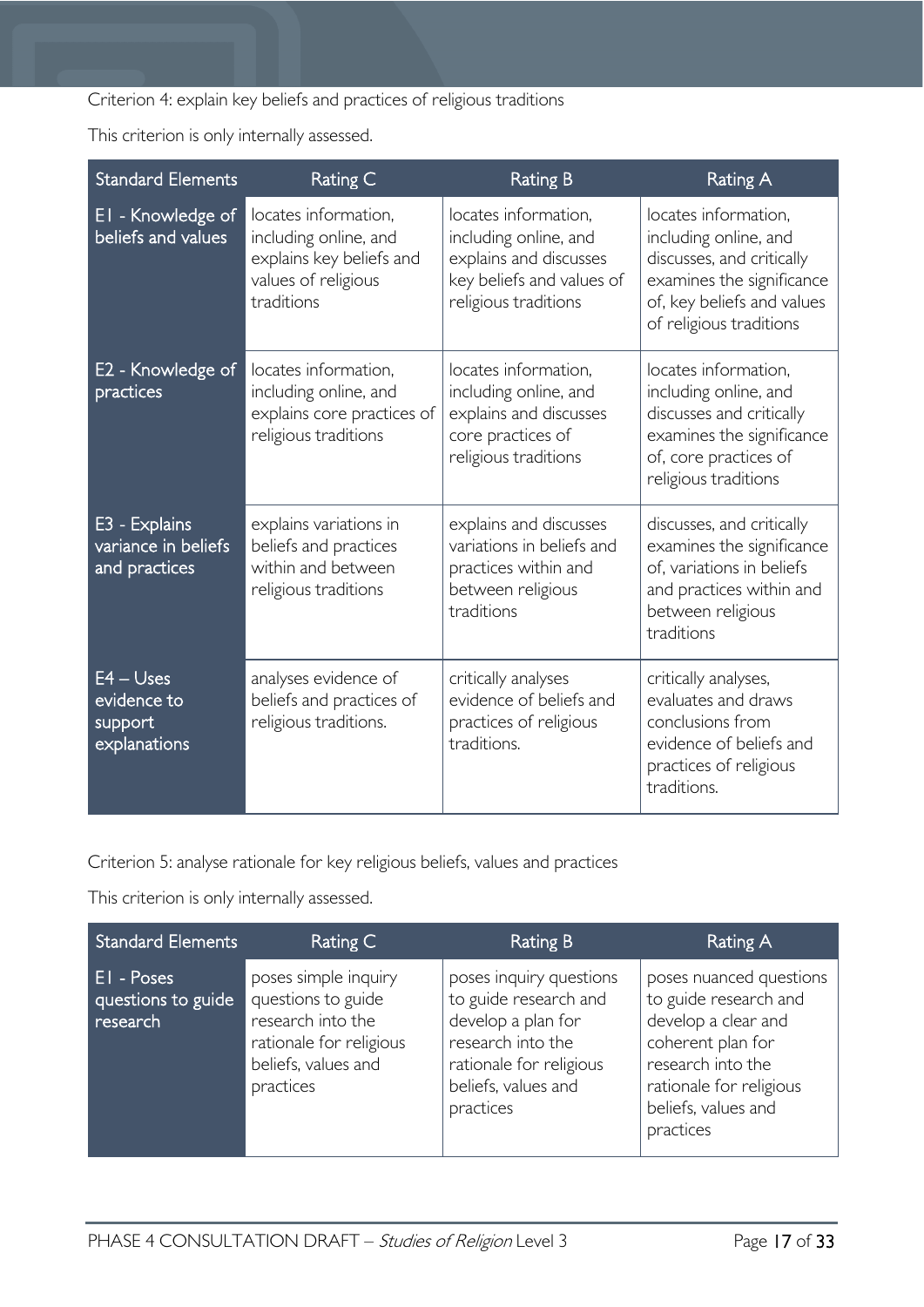| <b>Standard Elements</b>                                                            | Rating C                                                                                                 | <b>Rating B</b>                                                                                                        | <b>Rating A</b>                                                                                                                                                     |
|-------------------------------------------------------------------------------------|----------------------------------------------------------------------------------------------------------|------------------------------------------------------------------------------------------------------------------------|---------------------------------------------------------------------------------------------------------------------------------------------------------------------|
| E2 - Explains<br>complexity of<br>rationale for<br>beliefs, values and<br>practices | explains complex<br>information about the<br>rationale for religious<br>beliefs, values and<br>practices | explains and clarifies<br>complex information<br>about the rationale for<br>religious beliefs, values<br>and practices | explains and clarifies the<br>complex and dynamic<br>nature of religious<br>beliefs, values and<br>practices in order to<br>analyse and evaluate<br>their rationale |
| E3 - Analyses<br>rationale for<br>beliefs, values and<br>practices                  | analyses the rationale for<br>religious beliefs, values<br>and practices.                                | critically analyses the<br>rationale for beliefs,<br>values and practices.                                             | critically analyses,<br>evaluates and draws<br>supported conclusions<br>about the rationale for<br>beliefs, values and<br>practices.                                |

Criterion 6: explain how religious traditions guide adherents to live their life\*

This criterion is both internally and externally assessed.

| <b>Standard Elements</b>                                                                                            | Rating C                                                                                                                                                                                      | <b>Rating B</b>                                                                                                                                                                                                | <b>Rating A</b>                                                                                                                                                                                                           |
|---------------------------------------------------------------------------------------------------------------------|-----------------------------------------------------------------------------------------------------------------------------------------------------------------------------------------------|----------------------------------------------------------------------------------------------------------------------------------------------------------------------------------------------------------------|---------------------------------------------------------------------------------------------------------------------------------------------------------------------------------------------------------------------------|
| EI - Explains rules,<br>principles and<br>approaches to<br>living life                                              | locates information,<br>including online, to<br>explain rules, principles<br>or approaches <sup>†</sup> to living<br>that religious traditions<br>provide to guide<br>adherents               | locates information,<br>including online, to<br>discuss rules, principles<br>or approaches <sup>†</sup> to living<br>that religious traditions<br>provide to guide<br>adherents                                | locates information,<br>including online to<br>discuss rules, principles<br>or approaches <sup>†</sup> to living<br>that religious traditions<br>provide to adherents,<br>and critically examines<br>their significance   |
| E2 - Explains ritual<br>and practice as<br>manifestation of<br>rules principles<br>and approaches to<br>living life | explains connections that<br>the rules, principles and<br>approaches <sup>†</sup> to living of a<br>religious tradition have<br>with the religious ritual<br>and practice of the<br>tradition | explains and discusses<br>connections that the<br>rules, principles and<br>approaches <sup>†</sup> to living of a<br>religious tradition have<br>with the religious ritual<br>and practice of the<br>tradition | discusses and critically<br>examines connections<br>that the rules, principles<br>and approaches <sup>†</sup> to living<br>of a religious tradition<br>have with the religious<br>ritual and practice of the<br>tradition |
| E3 - Explains<br>variation within<br>and between<br>Religious<br><b>Traditions</b>                                  | explains differences<br>within or between<br>religious traditions, and<br>how they guide<br>adherents to live their<br>life                                                                   | explains and discusses<br>differences within and<br>between religious<br>traditions, and how they<br>guide adherents to live<br>their life                                                                     | discusses and critically<br>examines significance of<br>differences within and<br>between religious<br>traditions, and how they<br>guide adherents to live<br>their life                                                  |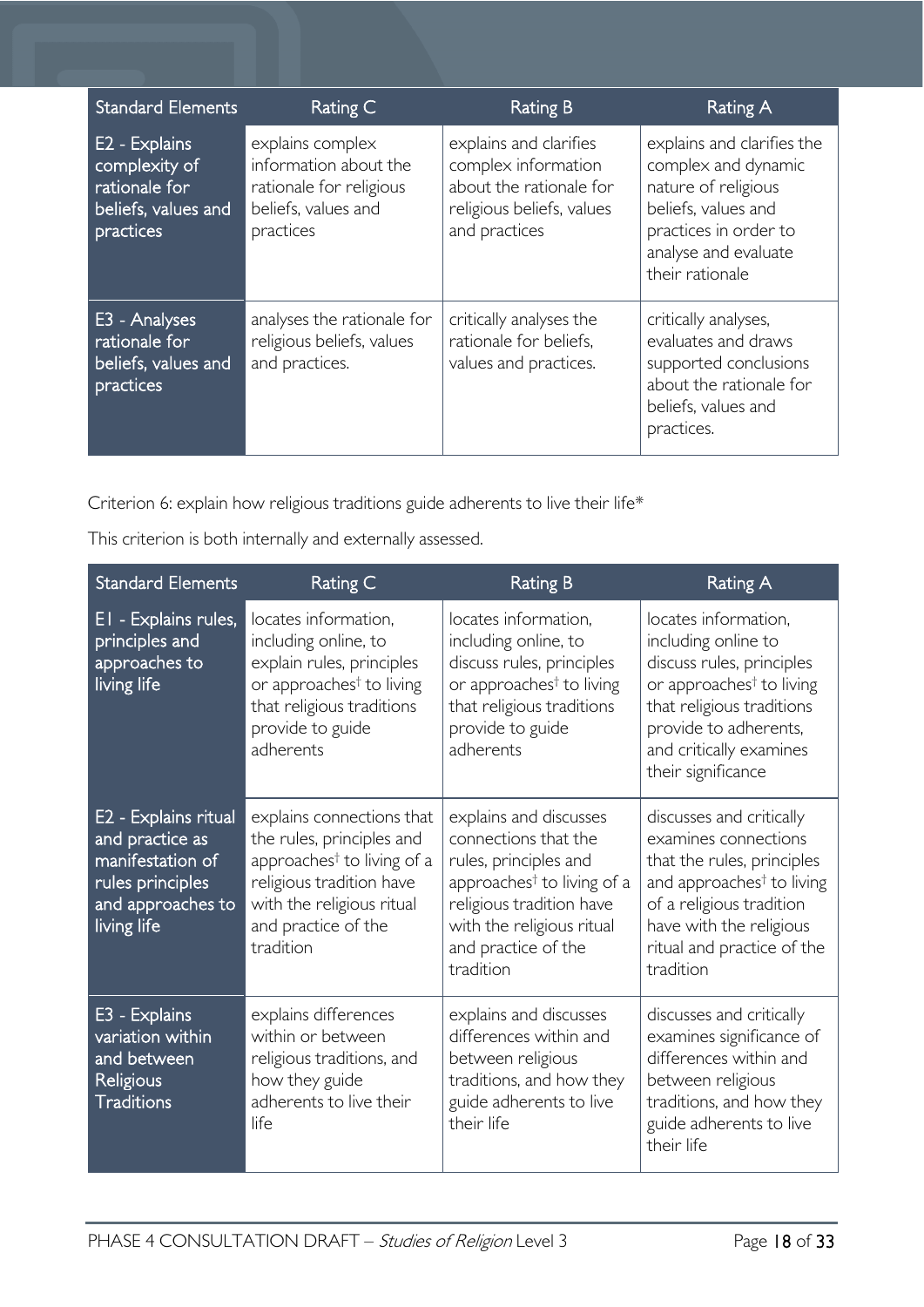| <b>Standard Elements</b>                              | Rating C                                                                                          | <b>Rating B</b>                                                                                                 | <b>Rating A</b>                                                                                                                                             |
|-------------------------------------------------------|---------------------------------------------------------------------------------------------------|-----------------------------------------------------------------------------------------------------------------|-------------------------------------------------------------------------------------------------------------------------------------------------------------|
| $E4 -$ Uses<br>evidence to<br>support<br>explanations | analyses evidence of<br>rules, principles and<br>approaches to living of<br>religious traditions. | critically analyses<br>evidence of rules,<br>principles and<br>approaches to living of<br>religious traditions. | critically analyses,<br>evaluates and draws<br>conclusions from<br>evidence of rules,<br>principles and<br>approaches to living of<br>religious traditions. |

† Rules, principles and approaches to living include, but are not limited to, commandments, precepts, articles of faith, divine law, principles, proverbs, noble or sacred paths, hadith and more. See the support material for this course for <sup>a</sup> more comprehensive list for each tradition.

Criterion 7: analyse implications of beliefs, values and practices\*

This criterion is both internally and externally assessed.

| Standard<br>Elements                                                                                                    | Rating C                                                                                                                                       | <b>Rating B</b>                                                                                                                                               | Rating A                                                                                                                                                                                                 |
|-------------------------------------------------------------------------------------------------------------------------|------------------------------------------------------------------------------------------------------------------------------------------------|---------------------------------------------------------------------------------------------------------------------------------------------------------------|----------------------------------------------------------------------------------------------------------------------------------------------------------------------------------------------------------|
| EI - Poses<br>questions to<br>improve<br>understanding<br>of the<br>implications of<br>beliefs, values<br>and practices | poses simple inquiry<br>questions to guide digital<br>and non-digital research<br>into the implications of<br>beliefs, values and<br>practices | poses inquiry questions to<br>develop a digital and non-<br>digital research plan for<br>inquiry into the<br>implications of beliefs,<br>values and practices | poses nuanced inquiry<br>questions to develop a<br>clear, detailed and<br>coherent digital and non-<br>digital research plan for<br>inquiry into the<br>implications of beliefs,<br>values and practices |
| E2 - Explains<br>implications of<br>beliefs, values<br>and practices                                                    | explains the implications of<br>beliefs, values and<br>practices                                                                               | explains and clarifies<br>complex information<br>about the implications of<br>beliefs, values and<br>practices                                                | explains and clarifies the<br>complex and dynamic<br>nature of beliefs, values<br>and practices in order to<br>analyse and evaluate their<br>implications                                                |
| E3 - Analyses<br>implications of<br>beliefs, values<br>and practices                                                    | analyses the implications<br>of beliefs, values and<br>practice.                                                                               | critically analyses the<br>implications of beliefs,<br>values and practice.                                                                                   | critically analyses, evaluates<br>and supports conclusions<br>about the implications of<br>beliefs, values and<br>practices.                                                                             |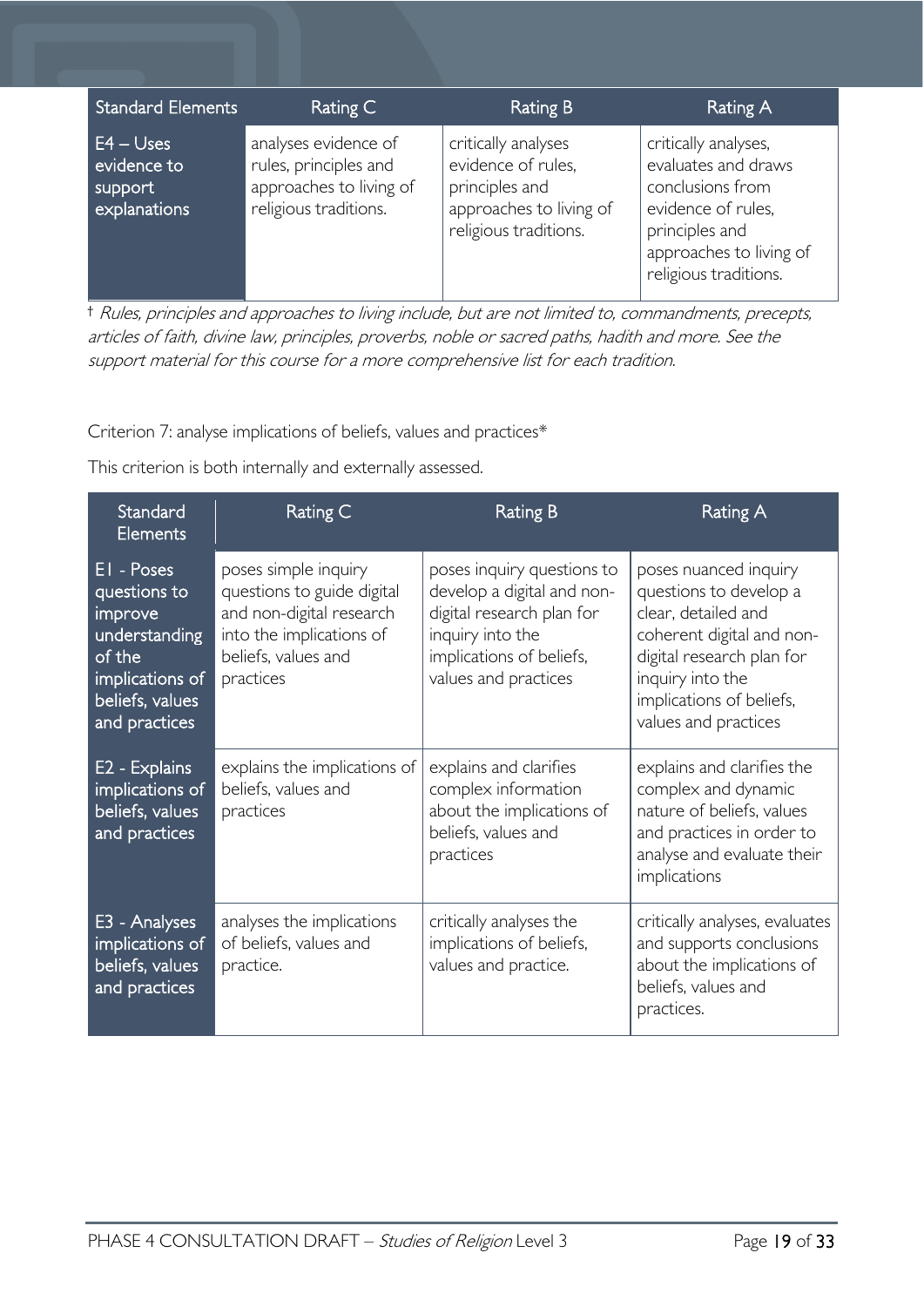#### Criterion 8: critique own and others points of view\*

|  |  |  | This criterion is both internally and externally assessed. |
|--|--|--|------------------------------------------------------------|
|  |  |  |                                                            |

| <b>Standard Elements</b>                                           | Rating C                                                                                                                                                                                                                                                | <b>Rating B</b>                                                                                                                                                                                    | <b>Rating A</b>                                                                                                                                                                                            |
|--------------------------------------------------------------------|---------------------------------------------------------------------------------------------------------------------------------------------------------------------------------------------------------------------------------------------------------|----------------------------------------------------------------------------------------------------------------------------------------------------------------------------------------------------|------------------------------------------------------------------------------------------------------------------------------------------------------------------------------------------------------------|
| EI - Distinguishes<br>fact and opinion                             | distinguishes fact from<br>opinion and forms and<br>tests rational opinions in<br>written, oral and<br>multimodal forms,<br>including using online or<br>software applications                                                                          | distinguishes fact from<br>opinion, to form and test<br>rational opinions and<br>their evidence in written.<br>oral and multimodal<br>forms, including using<br>online or software<br>applications | distinguishes fact from<br>opinion, to form, defend<br>or test rational opinions<br>and their evidence, in<br>written, oral and<br>multimodal forms,<br>including using online or<br>software applications |
| E2 - Examines the<br>coherence <sup>t</sup> of<br>points of view   | analyses internal<br>coherence of points of<br>view                                                                                                                                                                                                     | critically analyses the<br>internal coherence of<br>points of view                                                                                                                                 | critically analyses,<br>evaluates, and draws<br>supported conclusions<br>about the internal<br>coherence of points of<br>view                                                                              |
| E3 - Examines the<br>consistency <sup>‡</sup> of<br>points of view | analyses consistency of<br>critically analyses the<br>points of view with<br>consistency of points of<br>beliefs, values, actions,<br>view with beliefs, values,<br>opinions or other points<br>actions, opinions or<br>of view<br>other points of view |                                                                                                                                                                                                    | critically analyses,<br>evaluates and draws<br>supported conclusions<br>about the consistency of<br>points of view with<br>beliefs, values, actions,<br>opinions or other points<br>of view                |
| E4 - Uses<br>evidence to<br>examine points of<br>view              | collects and uses<br>evidence to support<br>examination of points of<br>view.                                                                                                                                                                           | collects and analyses<br>evidence to support<br>examination of points of<br>view.                                                                                                                  | collects or develops, and<br>critically analyses<br>evidence to support the<br>examination of points of<br>view.                                                                                           |

† The coherence of <sup>a</sup> point of view is measured with reference to the point of view on its own. For instance, does it make sense on its own? Does it make sense as <sup>a</sup> point of view, and is it <sup>a</sup> logical and rational conclusion? Analysis of coherence might consider elements of the point of view such as emotion, bias, reliability and quality of reasoning.

‡ The consistency of <sup>a</sup> point of view is measured by comparing the point of view with other points of view, beliefs or values with which it should be consistent. Does it make sense within <sup>a</sup> world view, or might it contradict other points of view, values or beliefs held by the world view?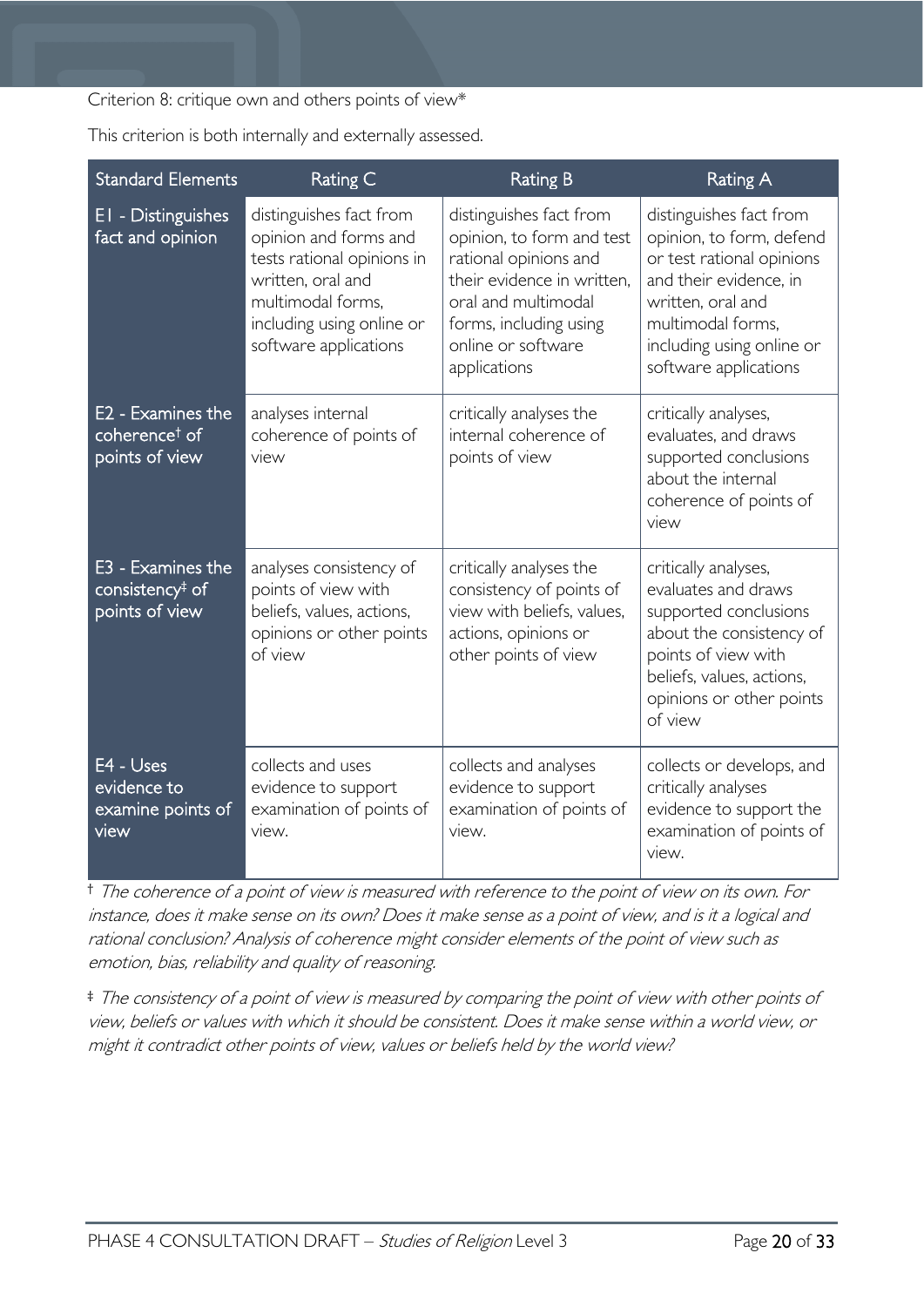# <span id="page-20-0"></span>Quality Assurance

• This will be determined by TASC at time of accreditation.

# <span id="page-20-1"></span>Qualifications and Award Requirements

The final award will be determined by the Office of Tasmanian Assessment, Standards and Certification from 13 ratings (8 from the internal assessment, 5 from external assessment).

The minimum requirements for an award are as follows:

EXCEPTIONAL ACHIEVEMENT (EA) 10 'A' ratings, 3 'B' ratings (3 'A' ratings, 2 'B' rating from external assessment)

HIGH ACHIEVEMENT (HA) 5 'A' ratings, 5 'B' ratings, 3 'C' ratings (1 'A' ratings, 3 'B' ratings, 1 'C' rating from external assessment)

COMMENDABLE ACHIEVEMENT (CA) 6 'B' ratings, 6 'C' ratings (2 'B' ratings, 3 'C' ratings from external assessment)

SATISFACTORY ACHIEVEMENT (SA) 11 'C' ratings (3 'C' ratings from external assessment)

PRELIMINARY ACHIEVEMENT (PA) 6 'C' ratings

A learner who otherwise achieves the ratings for a CA (Commendable Achievement) or SA (Satisfactory Achievement) award but who fails to show any evidence of achievement in one or more criteria ('z' notation) will be issued with a PA (Preliminary Achievement) award.

# <span id="page-20-2"></span>Course Evaluation

• This will be confirmed by time of accreditation.

# <span id="page-20-3"></span>Course Developer

This course has been developed by the Department of Education's Years 9 to 12 Learning Unit in collaboration with Catholic Education Tasmania and Independent Schools Tasmania.

# <span id="page-20-4"></span>Accreditation and Version History

• Details to be determined by TASC at time of accreditation.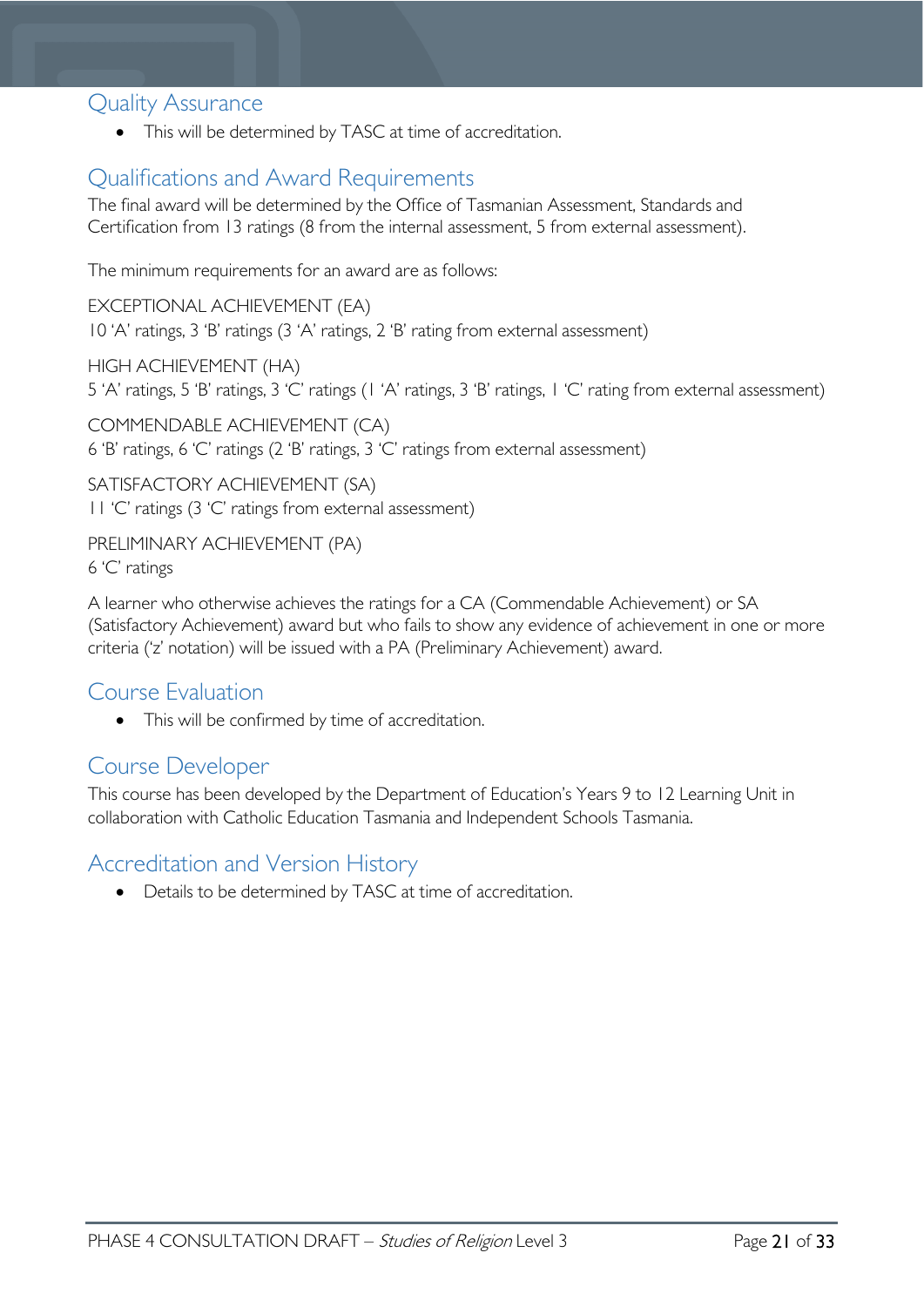# Appendix 1 - Line of Sight

| Learning Outcomes |         |                          |          |           |  |
|-------------------|---------|--------------------------|----------|-----------|--|
|                   | Content |                          |          |           |  |
|                   |         | <b>Work Requirements</b> |          |           |  |
|                   |         |                          | Criteria |           |  |
|                   |         |                          |          | Standards |  |
|                   |         |                          |          |           |  |

<span id="page-21-0"></span>

| Learning Outcomes                                                | Course Content | Work           | Criteria       | Standards | General                                   |
|------------------------------------------------------------------|----------------|----------------|----------------|-----------|-------------------------------------------|
|                                                                  |                | Requirements   |                |           | Capabilities (GC)                         |
| Communicate purposefully and appropriately about religion.       | Module 1, 2, 3 | Module 1, 2, 3 | $\subset$      | E1, 2, 3  | GC:                                       |
|                                                                  |                |                |                |           | 国民职委                                      |
|                                                                  |                |                |                |           | $\epsilon^2 =$                            |
| Apply metacognitive skills and reasoning to manage learning.     | Module 1, 2, 3 | Module 1, 2, 3 | C <sub>2</sub> | E1, 2, 3  | GC:                                       |
|                                                                  |                |                |                |           | $\equiv$ $\mathbf{k}$ $\in$               |
| 3. Justify different ways of seeing the world                    | Module 1, 2, 3 | Module 1, 2, 3 | C <sub>3</sub> | E1, 2, 3  | GC:                                       |
|                                                                  |                |                |                |           | 国民职委                                      |
| Explain key beliefs and practices of religious traditions.<br>4. | Module I       | Module I       | C <sub>4</sub> | E1, 2, 3  | GC:                                       |
|                                                                  |                |                |                |           | 国民职委                                      |
|                                                                  |                |                |                |           | ©ු                                        |
| Analyse how meaning is made and reinforced.<br>5.                | Module I       | Module I       | C <sub>5</sub> | E1, 2, 3  | GC:                                       |
|                                                                  |                |                |                |           | $\equiv$<br>$K \mathbb{C}$ $\mathbb{C}_2$ |
|                                                                  |                |                |                |           |                                           |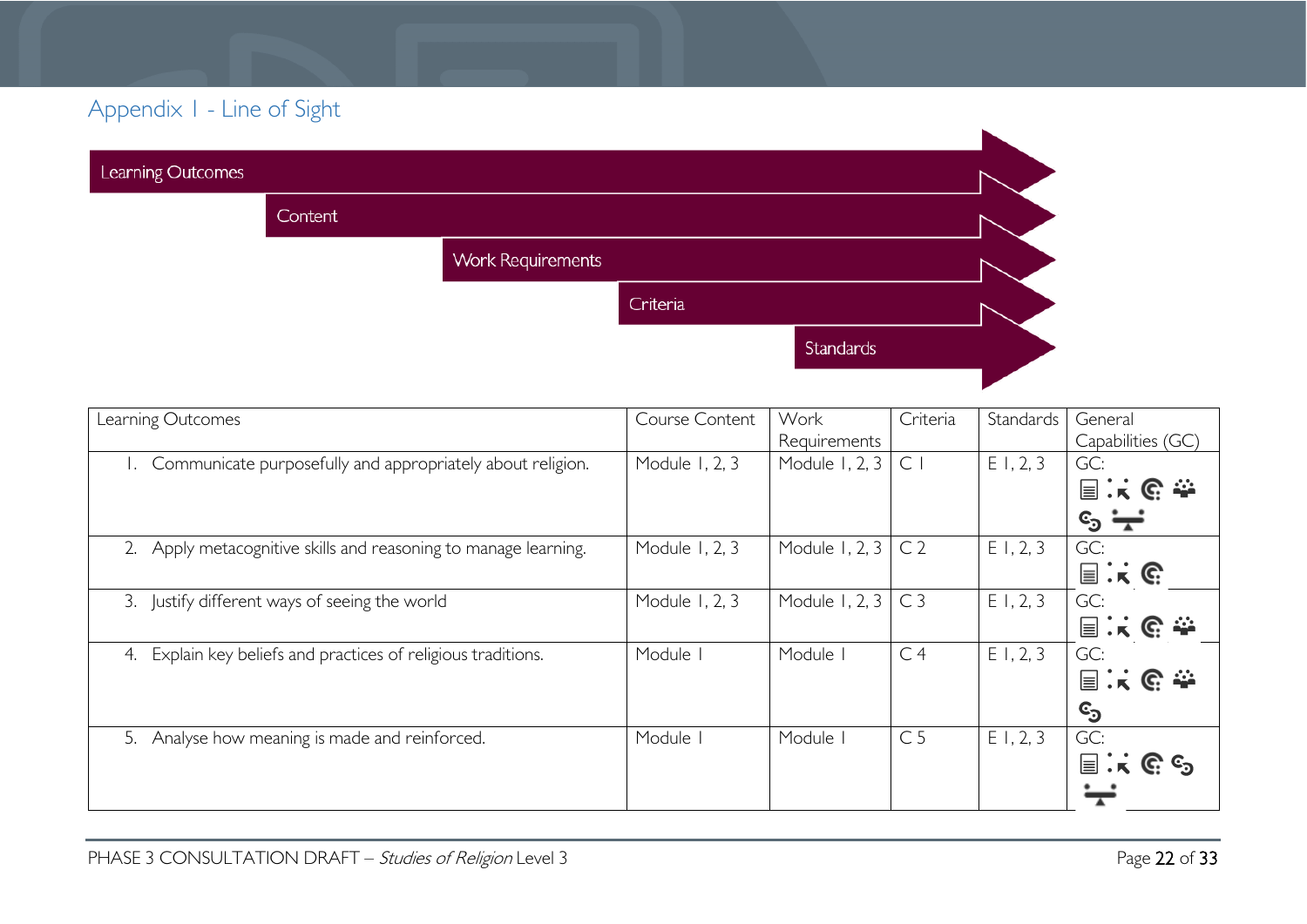| Learning Outcomes                                                          | Course Content | Work<br>Requirements | Criteria       | Standards | General<br>Capabilities (GC)                             |
|----------------------------------------------------------------------------|----------------|----------------------|----------------|-----------|----------------------------------------------------------|
| Explain how religious traditions guide adherents to live their life.<br>6. | Module 2       | Module 2             | C <sub>6</sub> | E1, 2, 3  | GC:<br>$\equiv$ $\mathbf{k} \in \mathbb{C}$ $\mathbb{C}$ |
| Analyse the implications of religious beliefs, values and practices.       | Module 2       | Module 2             | C <sub>7</sub> | E1, 2, 3  | GC:<br>$\equiv$ $\mathbf{k} \in \mathbb{C}$ $\mathbb{C}$ |
| Form and test points of view.<br>8.                                        | Module 3       | Module 3             | C8             | E1, 2, 3  | GC:<br>国兴色泰<br>$\epsilon_{\rm s}$ $\div$                 |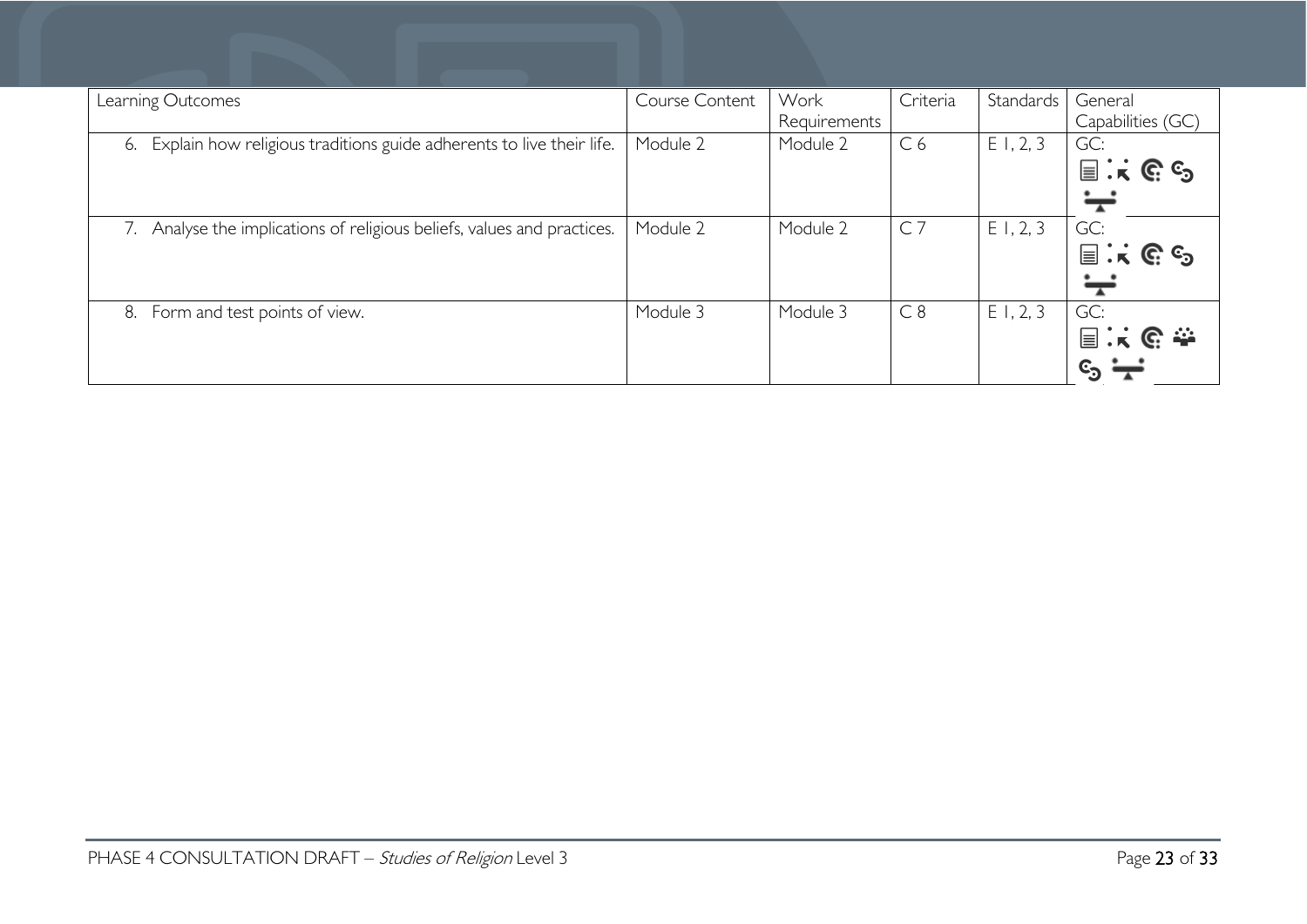# <span id="page-23-0"></span>Appendix 2 - Alignment to Curriculum Frameworks

There are no statements of national standards or frameworks relevant to this course.

All criteria and standards have been aligned where relevant with Australian Curriculum Ancient and Modern History Unit 3 and 4 Level Descriptions.

Criterion 1 – select and apply communication strategies has been aligned where possible with Australian Curriculum Senior Secondary English Learning Outcomes for units 3 and 4.

Australian Curriculum General Capabilities continua, though finishing at a lower level, were used to inform the standards for Criterion 2 of this course [https://www.australiancurriculum.edu.au/f-10](https://www.australiancurriculum.edu.au/f-10-curriculum/general-capabilities/) [curriculum/general-capabilities/](https://www.australiancurriculum.edu.au/f-10-curriculum/general-capabilities/) 

# <span id="page-23-1"></span>Appendix 3 - Work Requirements

### <span id="page-23-2"></span>Module 1 Work Requirements Specifications

Focus Area: Transdisciplinary Projects

Title of Work Requirement: Different perspectives on core beliefs

#### Mode /Format: Inquiry

Description: The Module 1 work requirement consists of one inquiry into different perspectives on key beliefs. Learners will investigate key beliefs from the perspective of two variants of a Tradition. The work requirement is not meant to be a comprehensive thesis, rather it is intended to be a sampling of the topic. In undertaking this investigation learners will consider:

- how the beliefs under discussion are situated within the world view of the tradition
- at least two differences in belief or interpretation of belief between the variants
- implications of the differences in belief as they manifest in practices, structures, stories and/or other beliefs
- explanations or accounts of each of the differing beliefs from at least two of the following approaches– historical, sociological, theological, philosophical, scientific
- how the difference in belief or interpretation has impacted relationships between adherents of different variants.

Size: 1000 – 1500 words total or equivalent in multi-modal, visual or oral presentation.

Timing: This is a culminative work requirement for Module 1.

External agencies: Learners may wish to engage with religious bodies and scholars in their community.

#### Relevant Criterion/criteria:

- Criterion 1: all elements
- Criterion 2: all elements
- Criterion 3: all elements
- Criterion 4: all elements
- Criterion 5: all elements

### <span id="page-23-3"></span>Module 2 Work Requirements Specifications

Focus Area: Transdisciplinary Projects

Title of Work Requirement: Living with faith

Mode /Format: Extended response

Description: The Module 2 work requirement consists of one extended response. Learners may choose between options A and B. Extended Response A will present and contrast one tradition's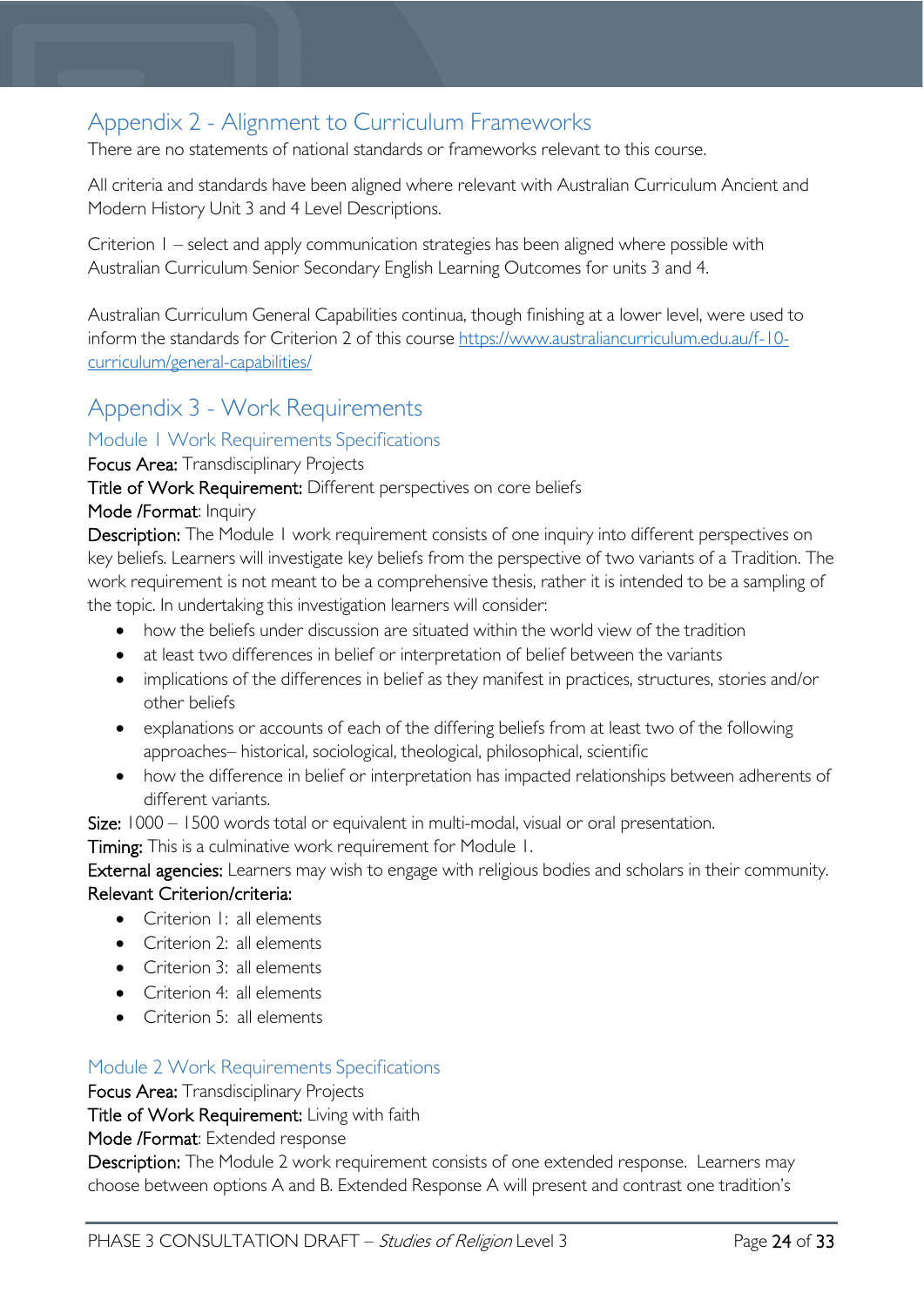response to an ethical issue in contemporary Australia. Extended Response B will critically analyse a tradition's approach to the problem of suffering.

The extended response must be digitally stored and emailed to the teacher.

#### Extended Response A will include:

- a brief outline of the ethical issue chosen by the learner including key questions and significant perspectives on the issue
- a presentation of the position the tradition does or would take on the issue, including variation or evolution within the tradition's position(s)
- an analysis of the assumptions and reasoning underlying at least one position taken along with the real or potential implications of the position
- a discussion of variance of opinion within the tradition or contrast with an alternative religious or non-religious position on the issue
- a reference list
- the learner may take and justify a position on the issue.

#### Extended Response B will include:

- an outline of the problem of suffering
- a presentation of the problem of suffering from the point of view of the tradition
- an analysis of the assumptions and reasoning underpinning this point of view on the 'problem of suffering'
- a discussion of variance within the tradition regarding the problem of suffering (if relevant)
- an analysis of the implications of this view of the problem of suffering including variance or evolution within the tradition or contrast with an alternative religious or non-religious view
- a reference list
- the learner may include a supported personal response to the problem of suffering.

Size: The extended response will be between 1800 and 2100 words.

Timing: There are no specifications for the timing of the work requirement.

External agencies: Learners may wish to liaise with religious bodies and organisations in their community.

#### Relevant criteria:

- Criterion I: all standard elements
- Criterion 2: all standard elements
- Criterion 3: all standard elements
- Criterion 6: all standard elements
- Criterion 7: all standard elements

Relationship to External Assessment: It is intended that the extended response will be submitted digitally to TASC for external assessment against Criteria 6 and 7.

### <span id="page-24-0"></span>Module 3 Work Requirements Specifications

Focus Area: Transdisciplinary Projects

Title of Work Requirement: Depth Studies

Mode /Format: Project consisting of two Depth Studies

Description: The Module 3 work requirement consists of two depth studies as outlined in Module 3 Content above. One depth study will be a 'group' depth study and one depth study will be an individual depth study. Each depth study should include the following:

• a study design, including: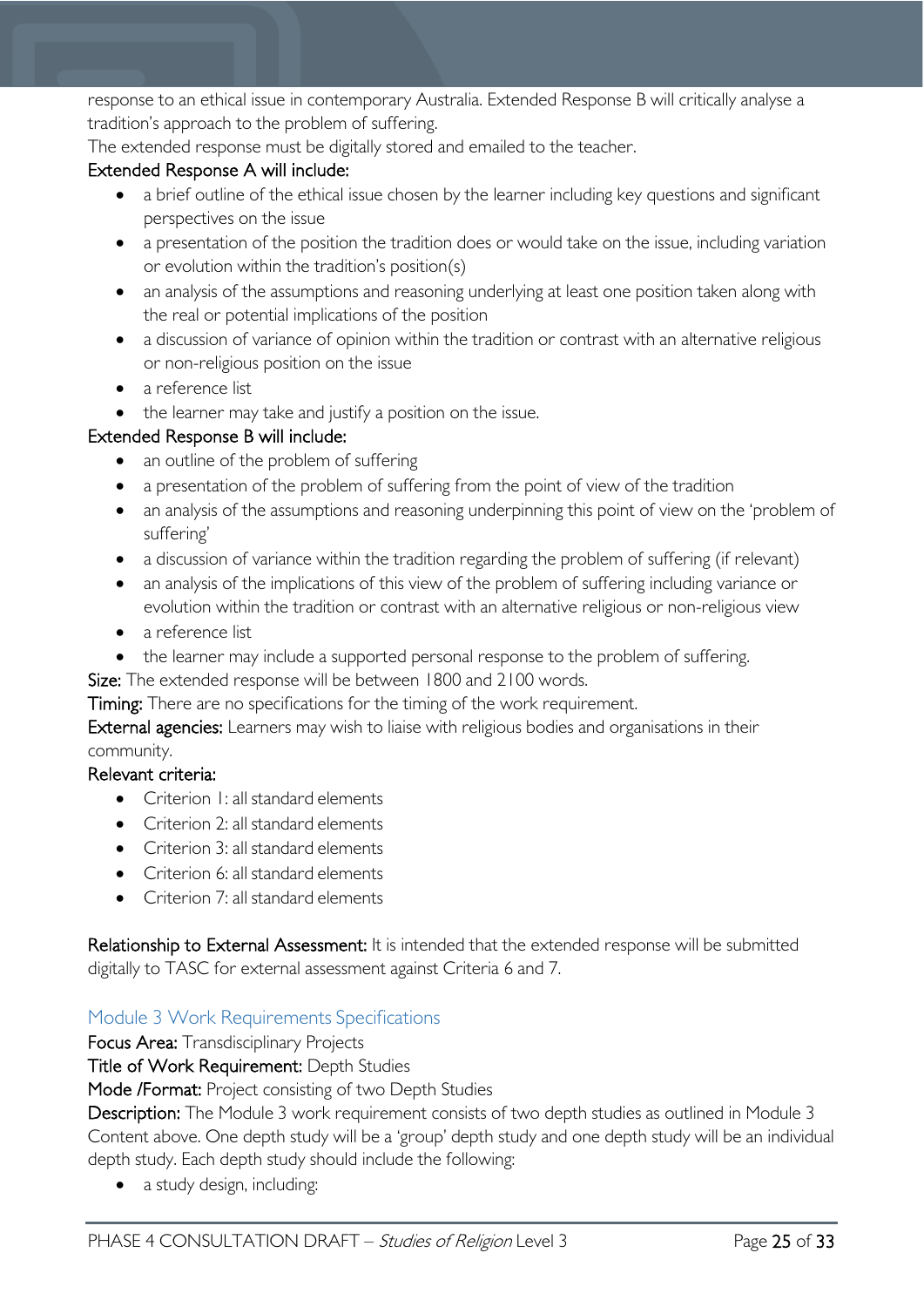- a narrative outline of the choice of topic and plan for the study  $(250 400$  words or equivalent)
- a list of resources
- an annotated schedule
- a narrative account of how and why the schedule and/or plans were amended or adjusted (150 – 450 words or equivalent)
- the study an extended written response to each dot-point in the key knowledge for the depth study outlined in the Module 3 content (1500 – 2250 words)
- a discussion of the evidence and use of evidence (200-400 words or equivalent)
- a reference list
- reflection and evaluation (400 600 words or equivalent).

Size: Each depth study will total between 2400 – 4000 words or equivalent in multi-modal, visual or oral presentation. The 'study' component of the individual depth study will be an extended written response.

Timing: The 'group' depth study should be undertaken first and be allocated approximately 30% of dedicated learning time or 15 hours of the 50-hour module. The 'individual' depth study should be allocated approximately 50% of dedicated learning time or 25 hours of the 50-hour module.

External agencies: It is expected but not required that learners will engage with external agencies. Relevant Criteria:

- Criterion 1: all standard elements
- Criterion 2: all standard elements
- Criterion 3: all standard elements
- Criterion 8: all standard elements

Relationship to External Assessment: It is intended that the individual depth study will be submitted digitally to TASC and assessed externally against Criteria 1, 3 and 8.

# <span id="page-25-0"></span>Appendix 4 – General Capabilities and Cross-Curriculum Priorities

Learning across the curriculum content, including the cross-curriculum priorities and general capabilities, assists students to achieve the broad learning outcomes defined in the Alice Springs (Mparntwe) Education Declaration (December 2019).

#### General Capabilities:

The general capabilities play a significant role in the Australian Curriculum in equipping young Australians to live and work successfully in the twenty-first century.

In the Australian Curriculum, capability encompasses knowledge, skills, behaviours and dispositions. Students develop capability when they apply knowledge and skills confidently, effectively and appropriately in complex and changing circumstances, in their learning at school and in their lives outside school.

The general capabilities include:

- Critical and creative thinking  $\mathbb{C}$
- Ethical understanding  $\div$
- Information and communication technology capability  $\cdot$
- Intercultural understanding •
- Literacy  $\blacksquare$
- Numeracy
- Personal and social capability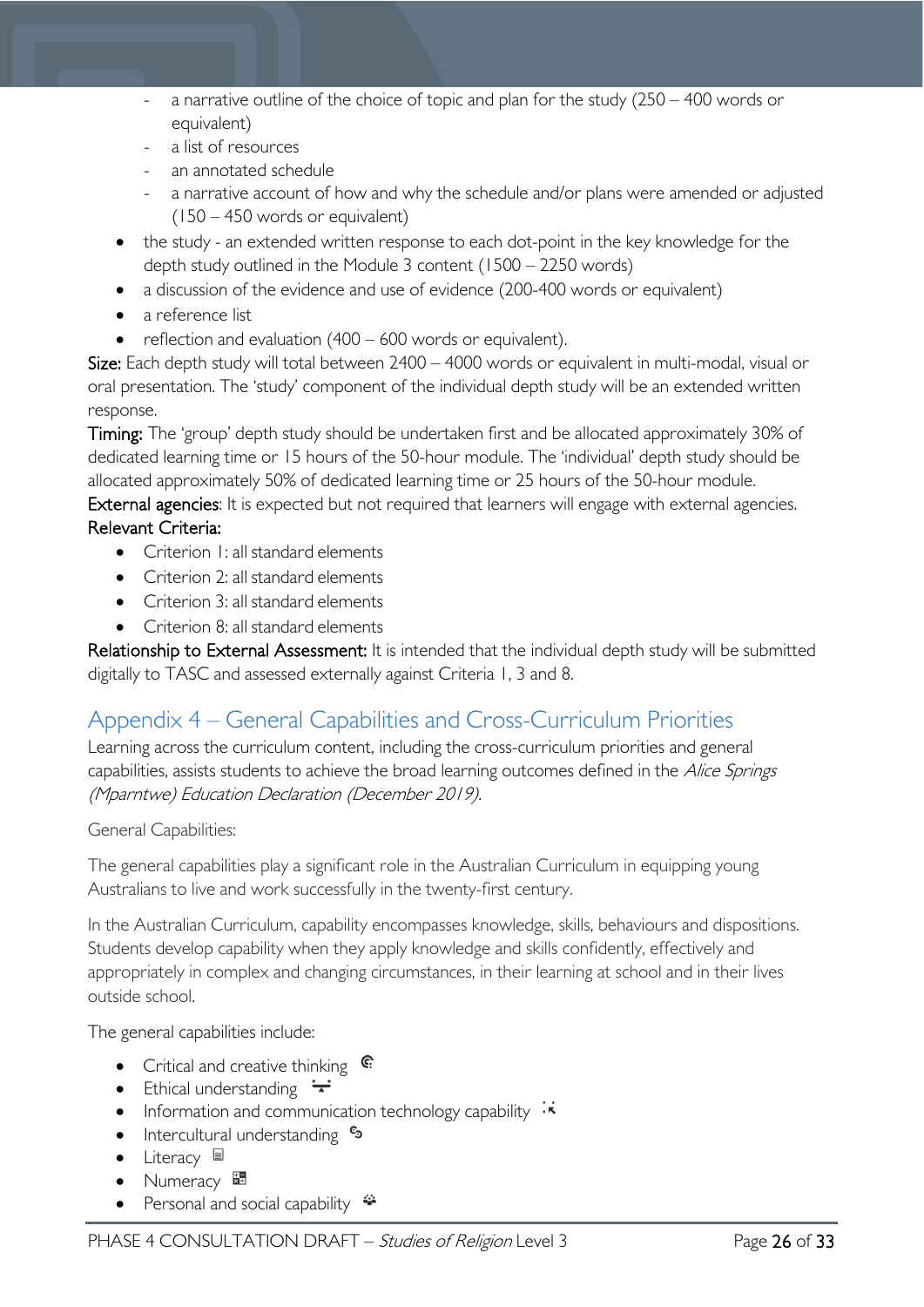#### Cross-Curriculum Priorities:

Cross-curriculum priorities enable students to develop understanding about and address the contemporary issues they face, for their own benefit and for the benefit of Australia as a whole. The priorities provide national, regional and global dimensions which will enrich the curriculum through development of considered and focused content that fits naturally within learning areas. Incorporation of the priorities will encourage conversations between students, teachers and the wider community.

The cross-curriculum priorities include:

- Aboriginal and Torres Strait Islander Histories and Cultures  $\mathscr W$
- Asia and Australia's Engagement with Asia **M**
- Sustainability  $\triangleq$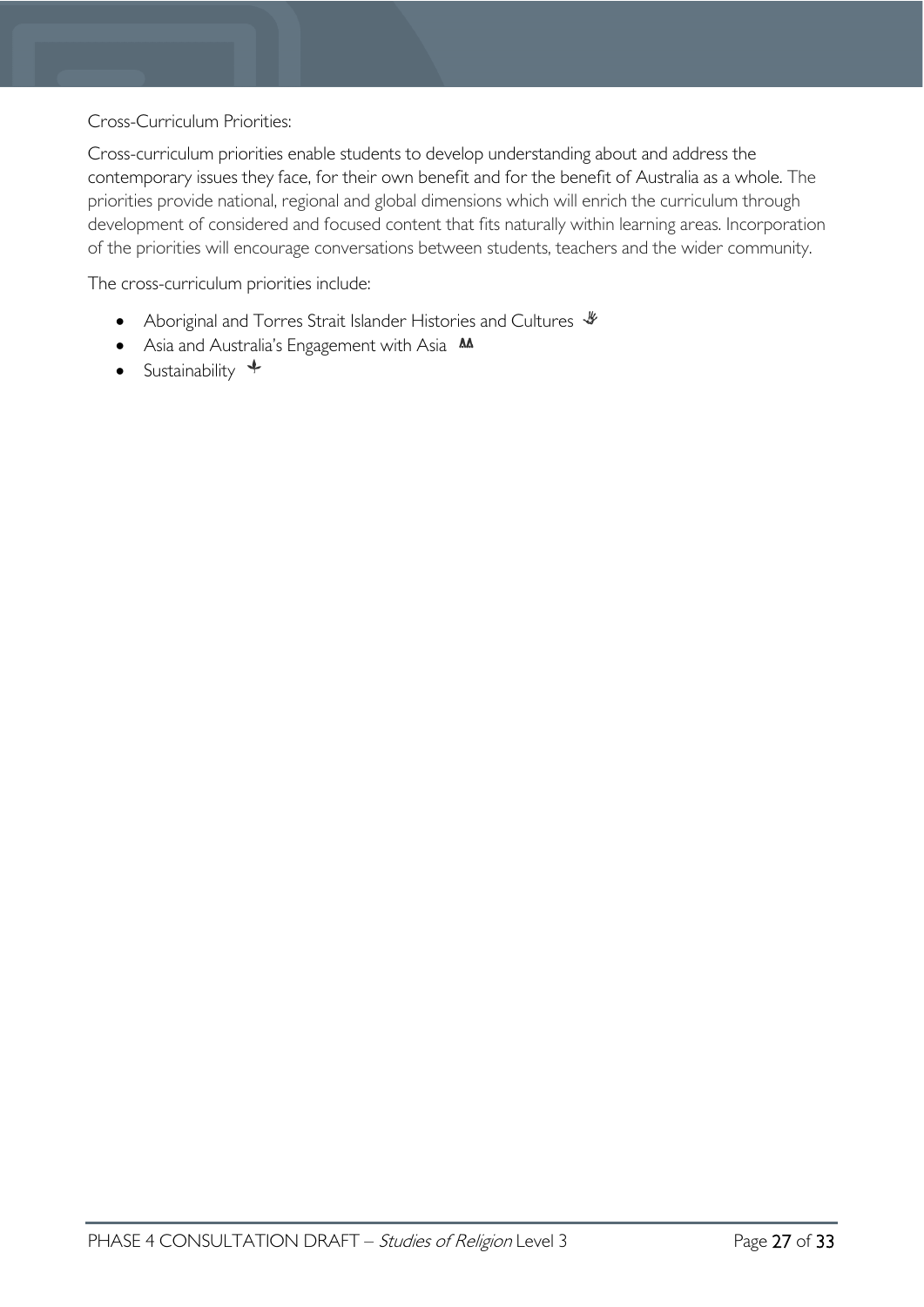# Appendix 5 – Glossary

<span id="page-27-0"></span>

| Term               | Definition                                                                                                                                                                                      | Source<br>Acknowledgement                                            | <b>Course Context</b>                                                                                                                                                                                                                                                                                                                                                                                                                                                                                                               |
|--------------------|-------------------------------------------------------------------------------------------------------------------------------------------------------------------------------------------------|----------------------------------------------------------------------|-------------------------------------------------------------------------------------------------------------------------------------------------------------------------------------------------------------------------------------------------------------------------------------------------------------------------------------------------------------------------------------------------------------------------------------------------------------------------------------------------------------------------------------|
| analyse            | to examine, scrutinise, explore, review and<br>consider in detail for the purpose of finding<br>meaning or relationships and identifying patterns,<br>similarities and differences              | TASC glossaries e.g.<br>for REL315118,<br>PHL315118 and<br>BHP315116 | in this course analysis usually uncovers the<br>component parts of an idea, action, claim etc. and<br>their relationships. Critical analysis looks deeper and<br>in more detail, often analysing the component parts<br>of the idea, action, claim etc. themselves, and<br>uncovering deeper or implicit meaning and<br>connections.<br>Evaluation adds the element of substantiated<br>judgement about merit or worth to the analysis or<br>critical analysis.                                                                     |
| challenge to faith | challenge: something that needs great mental or<br>physical effort in order to be done successfully and<br>therefore tests a person's ability: or, to question if<br>something is true or legal | Cambridge Dictionary                                                 | for the purposes of this course it is the religious<br>tradition that is challenged or tested rather than, but<br>not precluding, individuals. A challenge to faith is<br>something that must be overcome for the tradition<br>to continue, though it may change the religious<br>tradition in profound ways. In Studies of Religion 3<br>teachers are best placed to determine whether a<br>learner's chosen challenge suitably fits the definition<br>and will provide sufficient opportunity for the<br>learner's investigation. |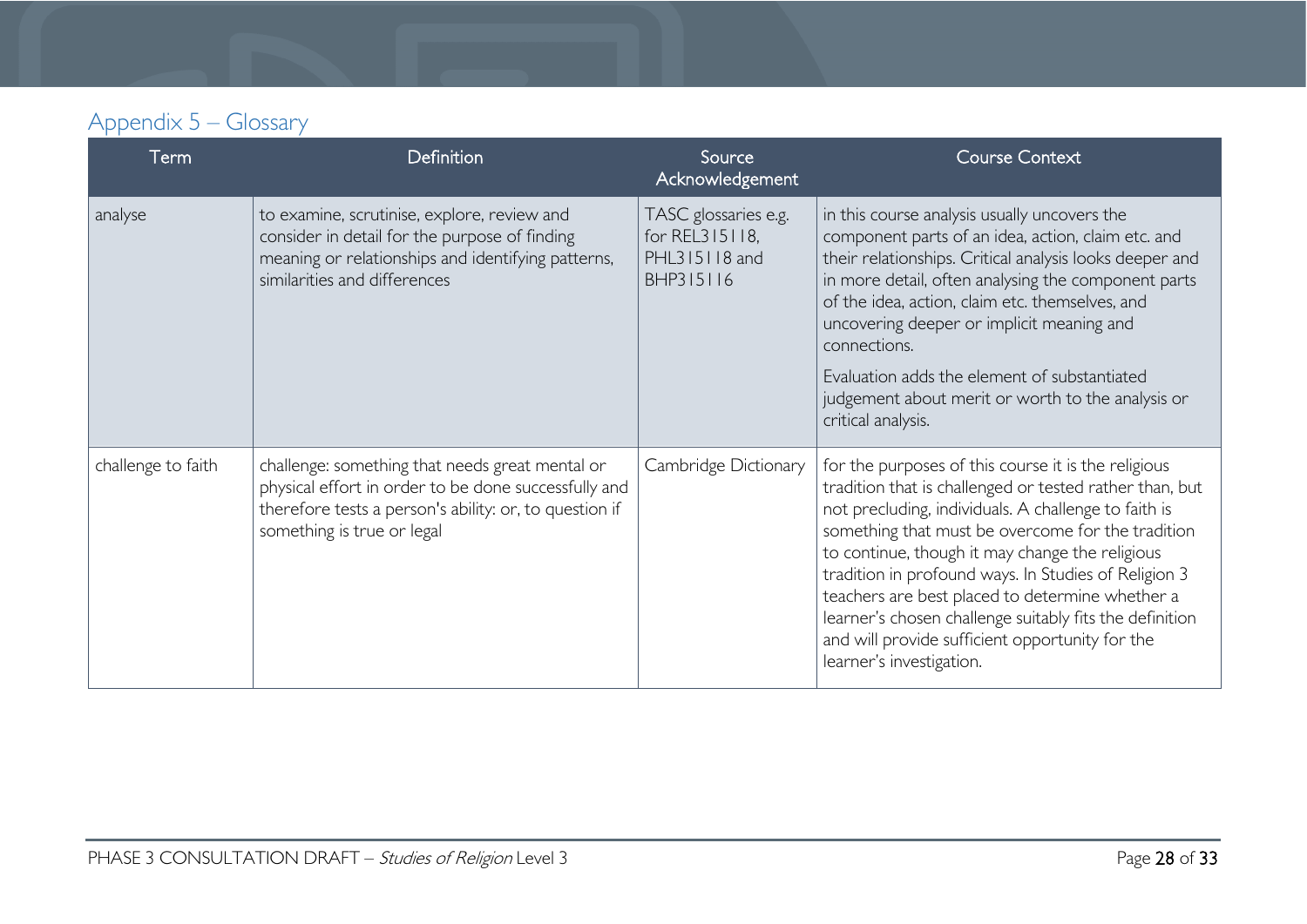| Term               | Definition                                                                                                                                                                                                                                                                                                                                                           | Source<br>Acknowledgement                                            | <b>Course Context</b>                                                                                                                                                                                                                                                                                                                                                                                                                                                                                                                                                                                                                                                                                                                                                            |
|--------------------|----------------------------------------------------------------------------------------------------------------------------------------------------------------------------------------------------------------------------------------------------------------------------------------------------------------------------------------------------------------------|----------------------------------------------------------------------|----------------------------------------------------------------------------------------------------------------------------------------------------------------------------------------------------------------------------------------------------------------------------------------------------------------------------------------------------------------------------------------------------------------------------------------------------------------------------------------------------------------------------------------------------------------------------------------------------------------------------------------------------------------------------------------------------------------------------------------------------------------------------------|
| core practices     | the practices that are considered a central part of a<br>Religious Tradition. Religious practices may include<br>rituals, sermons, commemoration, or veneration,<br>sacrifices, festivals, feasts, trances, initiations,<br>funerary services, matrimonial services, meditation,<br>prayer, music, art, dance, public service, or other<br>aspects of human culture. | Wikipedia                                                            | these will consist of practices that are considered<br>typically religious such as prayer, worship and ritual, as<br>well as practices that might be unique to a tradition<br>but a core component of that tradition, such as<br>Islamic zakat or Buddhist taking of refuge. There will<br>be different interpretations, lists, specifications and<br>understanding of core practices within traditions and<br>even within sub-traditions (variants). Scholars will also<br>differ in their understanding of core practices and so<br>there is no intention that the term be any more<br>precise than this; differences in student understanding<br>of some core practices and designation of particular<br>practices as 'core' would be expected (and should be<br>referenced). |
| critically analyse | to closely examine, analyse in detail, focus on<br>essence, examine and analyse component parts of<br>an issue or information for strengths and<br>weaknesses                                                                                                                                                                                                        | TASC glossaries e.g.<br>for REL315118,<br>PHL315118 and<br>BHP315116 | in this course analysis usually uncovers the<br>component parts of an idea, action, claim etc and<br>their relationships. Critical analysis looks deeper and<br>in more detail, often analysing the component parts<br>of the idea, action, claim etc themselves and<br>uncovering deeper or implicit meaning and<br>connections.<br>Evaluation adds the element of substantiated<br>judgement about merit or worth to the analysis or<br>critical analysis.                                                                                                                                                                                                                                                                                                                     |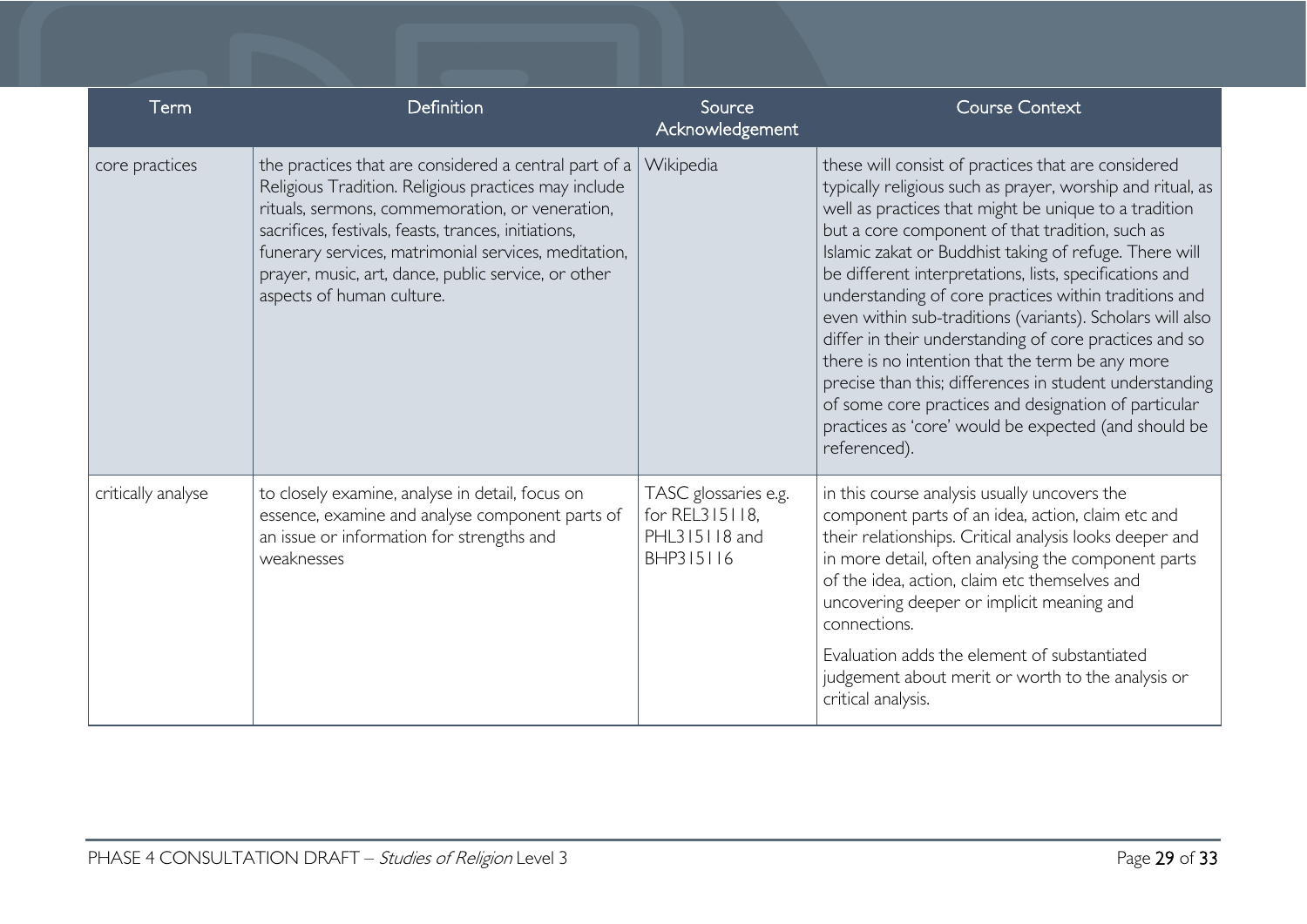| Term        | <b>Definition</b>                                                                                                                                        | Source<br>Acknowledgement                                            | <b>Course Context</b>                                                                                                                                                                                                                                                                |
|-------------|----------------------------------------------------------------------------------------------------------------------------------------------------------|----------------------------------------------------------------------|--------------------------------------------------------------------------------------------------------------------------------------------------------------------------------------------------------------------------------------------------------------------------------------|
| evaluate    | to appraise, measure, judge provide a detailed<br>examination and substantiated judgement<br>concerning the merit, significance or value of<br>something | TASC glossaries e.g.<br>for REL315118,<br>PHL315118 and<br>BHP315116 |                                                                                                                                                                                                                                                                                      |
| ideate      | form an idea of; imagine or conceive                                                                                                                     | Oxford Languages                                                     |                                                                                                                                                                                                                                                                                      |
| incorporeal | not composed of matter, having no material<br>existence                                                                                                  | Oxford languages                                                     | in this course learners should expect to encounter<br>reference to incorporeal beings (such as angels,<br>demons, deities), realms (such as heaven), states of<br>existence or being (such as a soul, nirvana), influences<br>or powers (such as Karma, destiny, free will or love). |
| justify     | prove to be right or reasonable                                                                                                                          | Oxford Languages                                                     | in this course justification requires a learner to prove<br>something to be reasonable. Proving something to be<br>right is not a requirement in this course, though<br>learners may choose to do so unless instructed<br>otherwise.                                                 |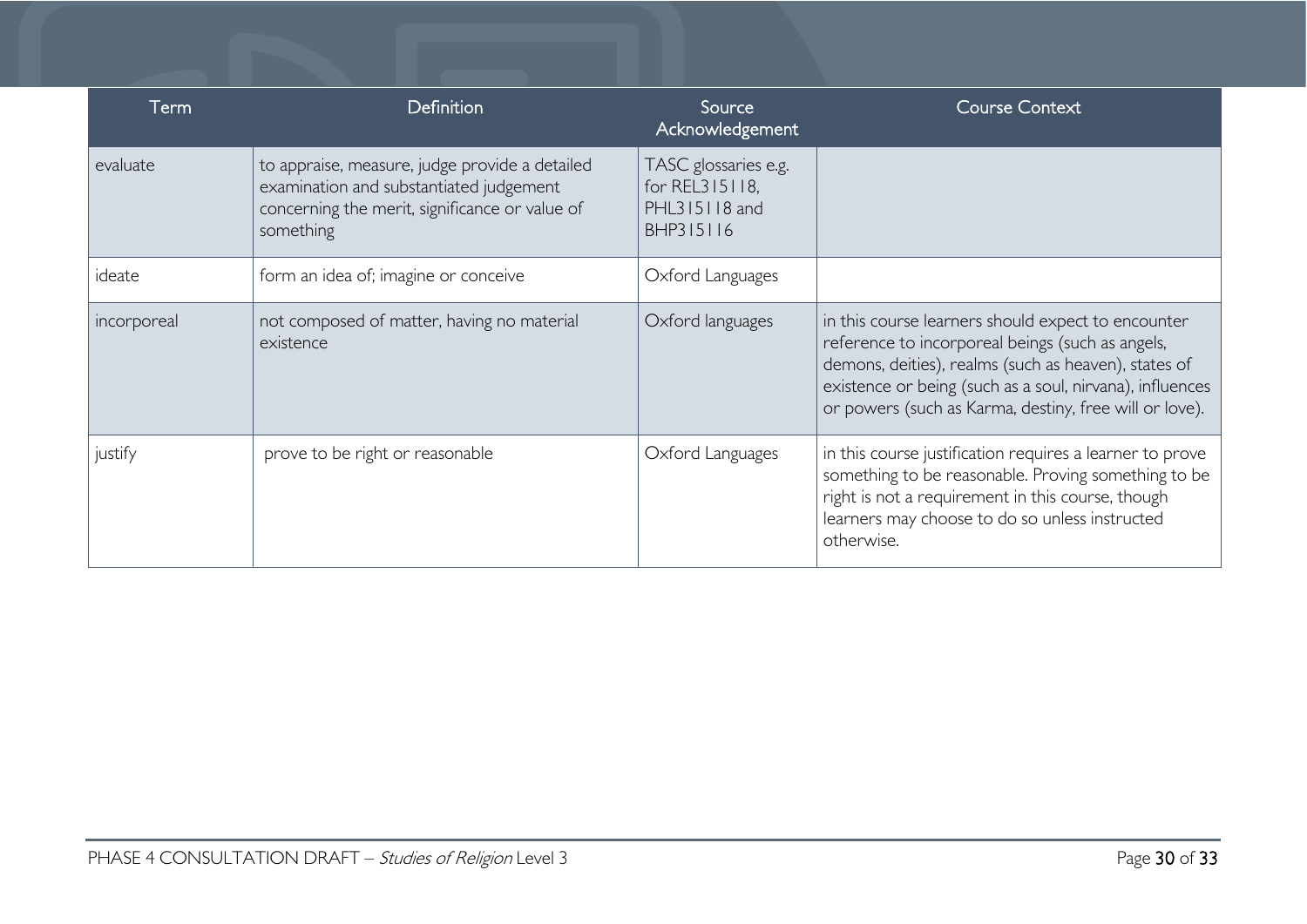| Term          | Definition                                                                                                                                                                                                                                                                                                              | Source<br>Acknowledgement                    | <b>Course Context</b>                                                                                                                                                                                                                                                                                                                                                                                                                                                                                                                                                                                                                                                                                                                                                   |
|---------------|-------------------------------------------------------------------------------------------------------------------------------------------------------------------------------------------------------------------------------------------------------------------------------------------------------------------------|----------------------------------------------|-------------------------------------------------------------------------------------------------------------------------------------------------------------------------------------------------------------------------------------------------------------------------------------------------------------------------------------------------------------------------------------------------------------------------------------------------------------------------------------------------------------------------------------------------------------------------------------------------------------------------------------------------------------------------------------------------------------------------------------------------------------------------|
| key beliefs   | belief: something that is held to be true                                                                                                                                                                                                                                                                               | Merriam-<br>Webster.com                      | key beliefs are the beliefs that are the foundation of<br>how we see and understand the world. In this course<br>the term refers to the beliefs that are considered to<br>be an essential part of a religious tradition. A person<br>who did not share those beliefs would be unlikely to<br>consider themselves an adherent of the religious<br>tradition. Key beliefs could also be called core beliefs,<br>fundamental beliefs, articles of faith and any number<br>of other terms that signify a set, often defined, of key<br>beliefs. There is no intention that the term be any<br>more precise than that; differences in the<br>understanding of key beliefs and designation of<br>particular beliefs as 'key' would be expected (and<br>should be referenced). |
| metacognition | metacognition is, put simply, thinking about one's<br>thinking. More precisely, it refers to the processes<br>used to plan, monitor, and assess one's<br>understanding and performance. Metacognition<br>includes a critical awareness of a) one's thinking<br>and learning and b) oneself as a thinker and<br>learner. | Vanderbilt University<br>Center for Teaching | in this course three elements of metacognition are<br>taught and assessed: setting plans, monitoring<br>progress and using goals and strategies.                                                                                                                                                                                                                                                                                                                                                                                                                                                                                                                                                                                                                        |
| perspective   | 'from where one looks'. Perspective: a particular<br>way of considering something                                                                                                                                                                                                                                       | Cambridge dictionary                         | in this course perspective means the way a person or<br>group sees the world. Perspective is influenced by<br>beliefs, values, tradition, life experience and more.<br>Perspective differs from 'point of view'.                                                                                                                                                                                                                                                                                                                                                                                                                                                                                                                                                        |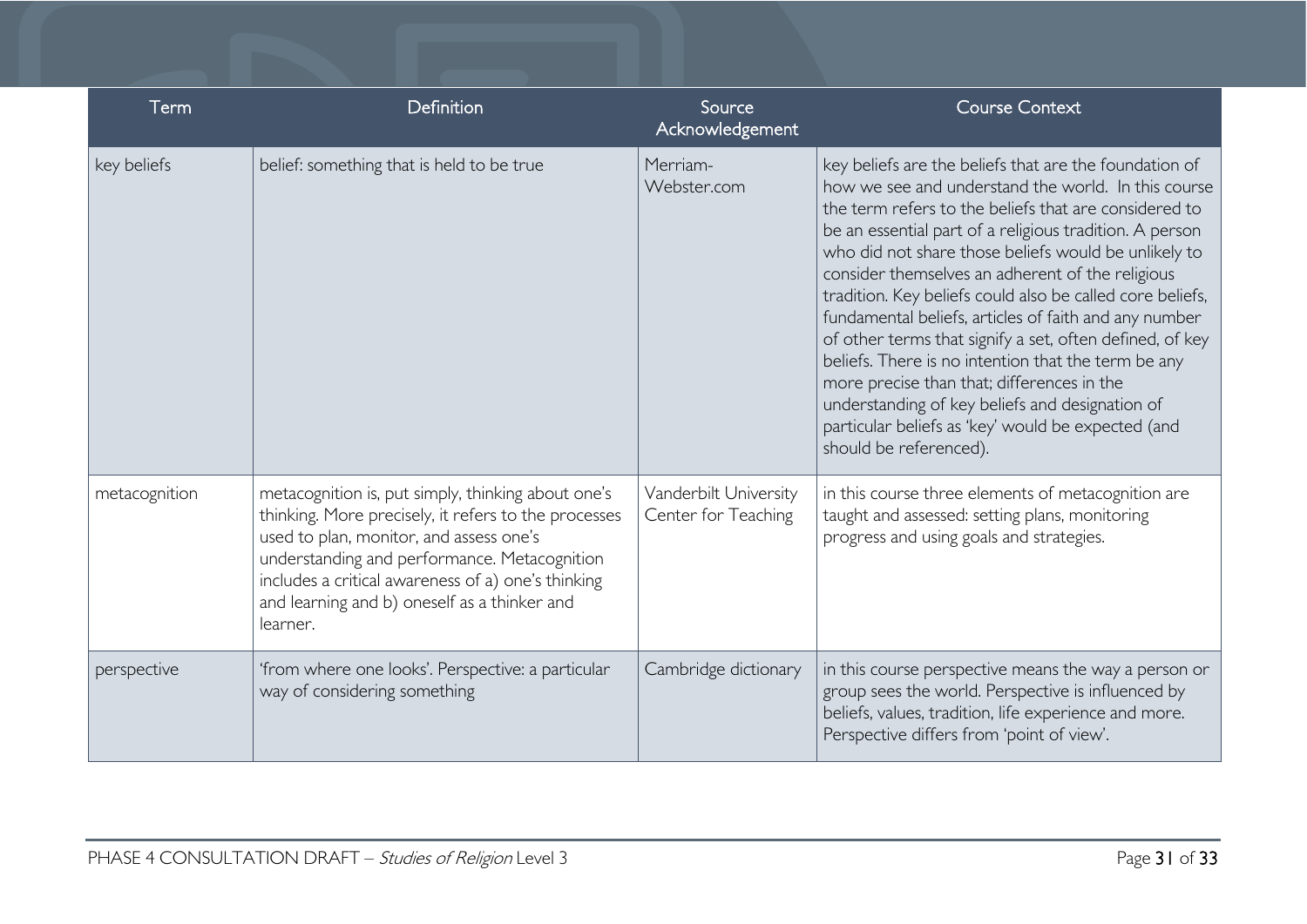| Term                 | Definition                                                                                                                                                                                                               | Source<br>Acknowledgement     | <b>Course Context</b>                                                                                                                                                                                                                                                                                                                                                                                                                                                                                                                                                                                                                                                                                                              |
|----------------------|--------------------------------------------------------------------------------------------------------------------------------------------------------------------------------------------------------------------------|-------------------------------|------------------------------------------------------------------------------------------------------------------------------------------------------------------------------------------------------------------------------------------------------------------------------------------------------------------------------------------------------------------------------------------------------------------------------------------------------------------------------------------------------------------------------------------------------------------------------------------------------------------------------------------------------------------------------------------------------------------------------------|
| point of view        | you can refer to the opinions or attitudes that you<br>have about something as your point of view                                                                                                                        | Collins English<br>Dictionary | Specifically, in this course a point of view is an opinion<br>or position. One way it differs from a perspective is<br>that it contains content. For instance, "I believe that<br>euthanasia is wrong" is a point of view, whereas<br>Natural Law and a pro-life stance are both<br>perspectives that may hold that point of view. The<br>distinction is not a clean one, e.g. pro-life can also be a<br>point of view, as we can look at an issue from a pro-<br>life perspective but we can also have a pro-life point<br>of view on an issue like euthanasia. Learners are not<br>expected to adhere to these glossary definitions and<br>can expect to find a variety of terms used for similar<br>purposes in their research. |
| religious structures | the organisation of a religion                                                                                                                                                                                           | quizlet.com                   | this term is variously applied to mean: religious<br>buildings, the organisation of religious creed, the<br>characteristics shared by most religions, etc. In this<br>course the term refers to the organisational elements<br>of a religious tradition, roughly categorised under the<br>headings of: people (such as a clergy, priesthood,<br>monastics etc), places (such as places of worship,<br>ritual sites or sites of pilgrimage) and times (such as<br>times of worship, holy days, festivals etc).                                                                                                                                                                                                                      |
| religious tradition  | a set of beliefs, customs and usages viewed as a<br>coherent body of precedents influencing the<br>present; mode of thoughts, beliefs or behaviour<br>followed by a people continuously from generation<br>to generation | REL315116                     | in this course the proper noun refers to the major<br>world religions listed in the course document, each of<br>which include various sub-traditions (the generic term<br>for sub-traditions in this course is 'variants'.) A<br>religious tradition can also refer to a religious custom<br>that acts as a precedent for modern religious practice.                                                                                                                                                                                                                                                                                                                                                                               |